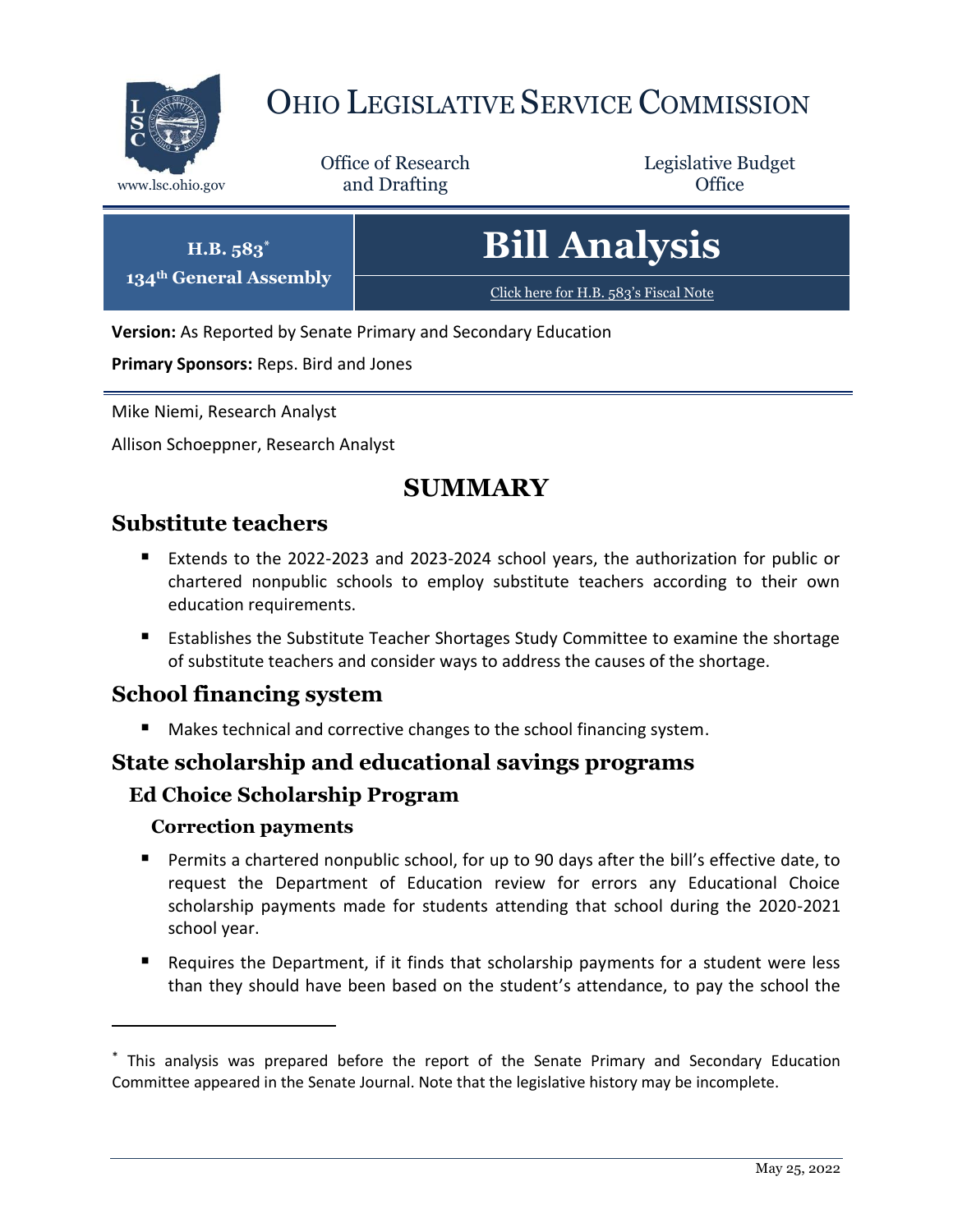difference between the payments that were made for the student and the payments that should have been made.

#### **Eliminate Ed Choice Expansion scholarship proration**

**Eliminates the progressive proration of an Ed Choice Expansion scholarship amount, and** the disqualification of a scholarship recipient to renew that scholarship, based on a rising family income.

#### **Ed Choice Expansion eligibility for siblings**

 Qualifies for an Ed Choice Expansion scholarship any student whose sibling received such a scholarship for either the school year for which the student is seeking a scholarship or the immediately prior school year.

#### **Private school participation in Cleveland Scholarship Program**

 Qualifies a private school located outside the Pilot Project School District (Cleveland) to enroll students under the scholarship program if it meets certain conditions.

#### **Rollover of ACE Education Savings Account funds**

- Requires that, if a parent or guardian had an Afterschool Child Enrichment (ACE) educational savings account (ESA) established for FY 2022, any funds disbursed to that account in FY 2023 must be credited and disbursed to that account.
- Requires any funds remaining in an ACE ESA at the end of a fiscal year to remain in that account for the next fiscal year, until the full amount in the account is spent or the student graduates from high school.
- Extends the Department of Education's authority to pay the program's vendor up to  $3\%$ of the amount appropriated for a fiscal year from only FY 2022 and FY 2023 to each fiscal year in which the program operates.

# **Community schools**

#### **Quality Community Schools Support Program**

**Specifies that a community school first designated as a Community School of Quality for** the 2019-2020 school year for the Quality Community Schools Support Program maintains that designation for the 2022-2023 school year.

#### **Funding for certain newly opened remote learning community schools**

 Qualifies for state funding for the 2021-2022 school year a newly opened remote learning community school that meets prescribed requirements.

#### **Sponsor rating for entity that succeeded University of Toledo**

■ Requires the Department to consider an entity that succeeded the University of Toledo as a sponsor to have received the same sponsor rating as the University for the 2016- 2017 school year if prescribed conditions are satisfied.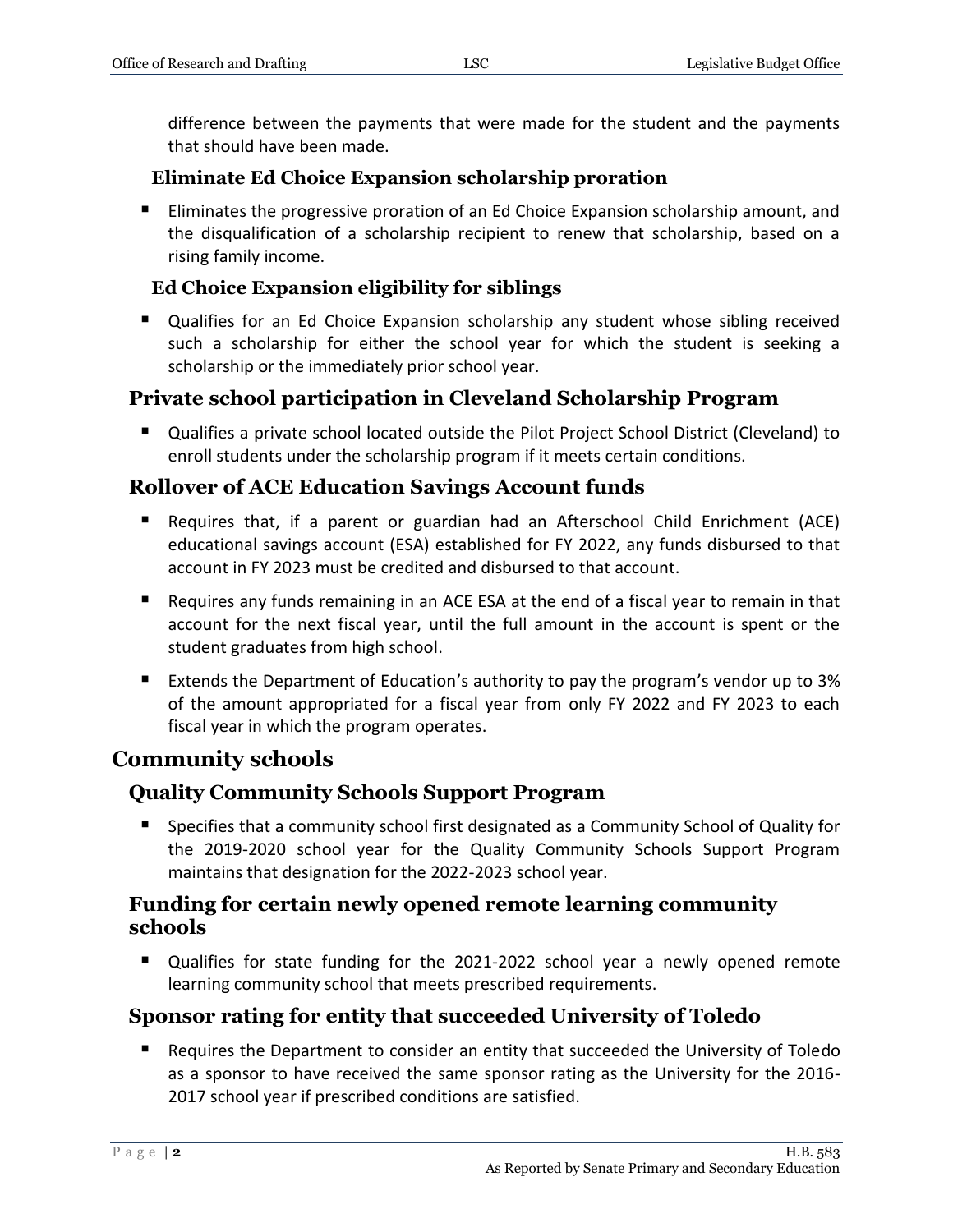#### **Sponsor ratings for 2021-2022 school year**

- Establishes a safe harbor from penalties and sanction for community school sponsors based on sponsor ratings issued for the 2021-2022 school year.
- Requires that a sponsor's overall rating for the 2021-2022 school year be either the rating the sponsor received for the 2018-2019 school year or the rating calculated using data from the 2021-2022 school year, whichever is higher.

#### **Low-performing community school sponsorship changes**

 Permits a low-performing community school, for the 2022-2023 school year only, to enter into a contract with a new sponsor without the Department's approval.

#### **Community school sponsor evaluations**

**Prohibits the Department of Education, under the community school sponsor evaluation** system, from assigning an overall rating of "ineffective" or lower to a sponsor solely because the sponsor received no points on one of the components of that evaluation.

# **Tutoring and remedial education program**

- **Requires the Superintendent of Public Instruction to establish and administer a program** to provide tutoring and remedial education services to students in participating public and chartered nonpublic schools.
- Specifies that a tutor under the program may be either a retired teacher or substitute teacher or an individual who meets eligibility standards established by the state Superintendent.
- Requires the Educational Service Center (ESC) of Central Ohio as the "Coordinating Service Center" to employ, or engage as volunteers, tutors who participate in the program and, with participating ESCs, coordinate placement of tutors in participating schools.
- Places an employed tutor registered under the bill in the State Teachers Retirement System and excludes such a tutor from the School Employees Retirement System.
- Requires the Department of Education to serve as a fiscal agent for the program, to provide for administrative, implementation, and training costs, to provide technical assistance to the Coordinating Service Center, and to issue prescribed reports (see also "**Appropriation**" below).

# **List of high-quality tutoring programs**

■ Requires the Department, by October 1, 2022, to compile and post on its website a list of high-quality tutoring programs provided by public and private entities.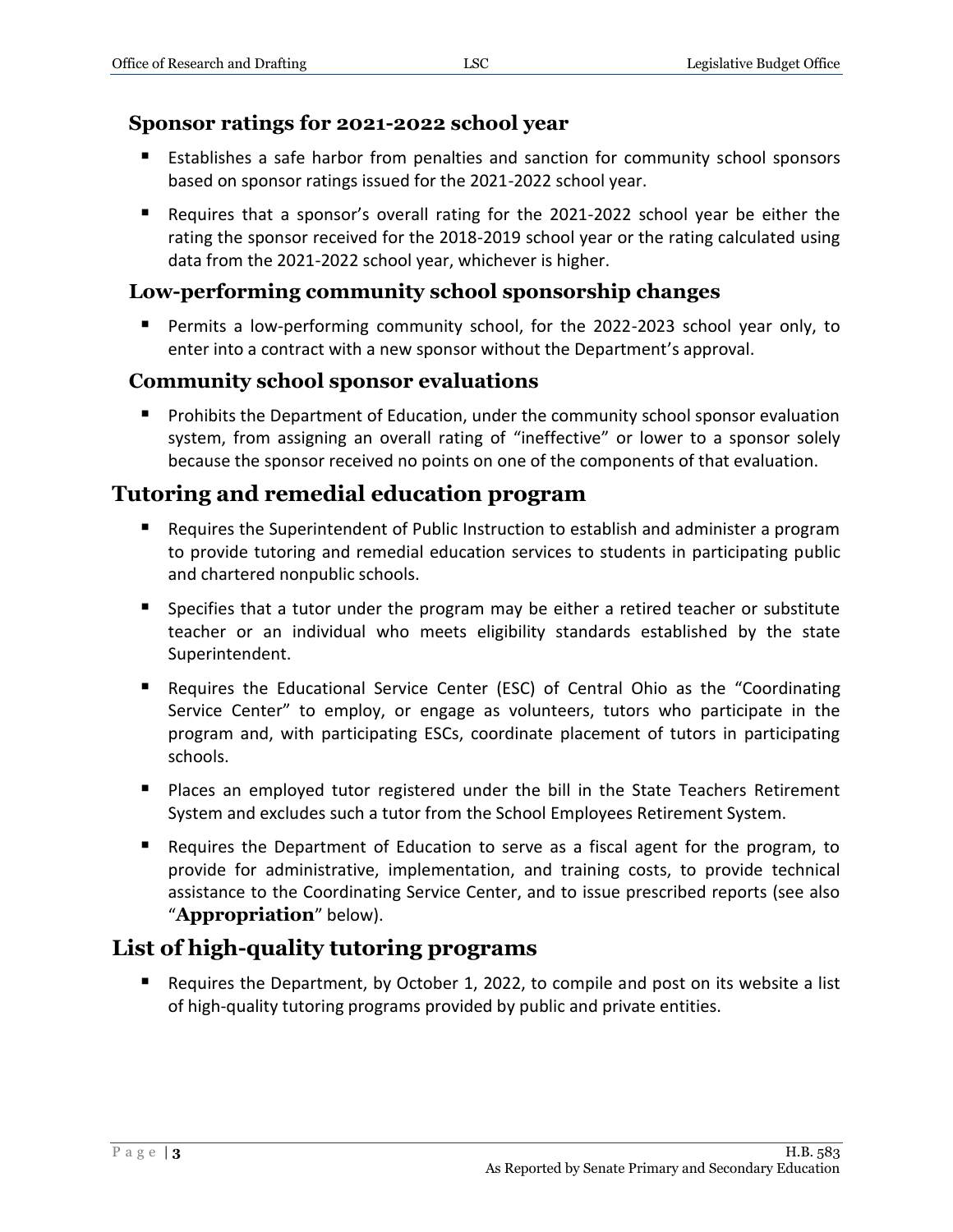# **Career-technical tax credit administration**

 Permits the Department to request a student's data verification code from the student's school district for the purpose of awarding tax credits under continuing law to employers who provide work-based learning experiences for career-technical students.

# **Dyslexia screening and intervention**

- Delays from the 2022-2023 school year to the 2023-2024 school year the requirement for annual tier one dyslexia screenings of students in grades K-6, but expressly permits a district or school administer the screening prior to that school year.
- **Permits a district to utilize any best practices and recommendations developed for the** guidebook by the Ohio Dyslexia Committee.
- Makes other changes regarding the requirements for dyslexia screening and intervention for K-6 students.

# **Alternative resident educator licensure areas**

 For five years from the first day of July following the bill's effective date, prohibits the State Board of Education and the Department of Education from limiting the subject areas in which an individual may receive an alternative resident educator license.

# **Ohio School Safety Month**

■ Designates the month of October as "Ohio School Safety Month."

# **Prelicensure education programs for licensed practical nurses**

 Until February 1, 2028, authorizes a prelicensure education program for licensed practical nurses to use as a member of its faculty any individual who holds a baccalaureate degree in nursing or will receive such a degree within 12 months of the date the program first uses the individual as a faculty member.

# **Appropriation**

■ Makes an appropriation for the tutoring and remedial education program.

# **TABLE OF CONTENTS**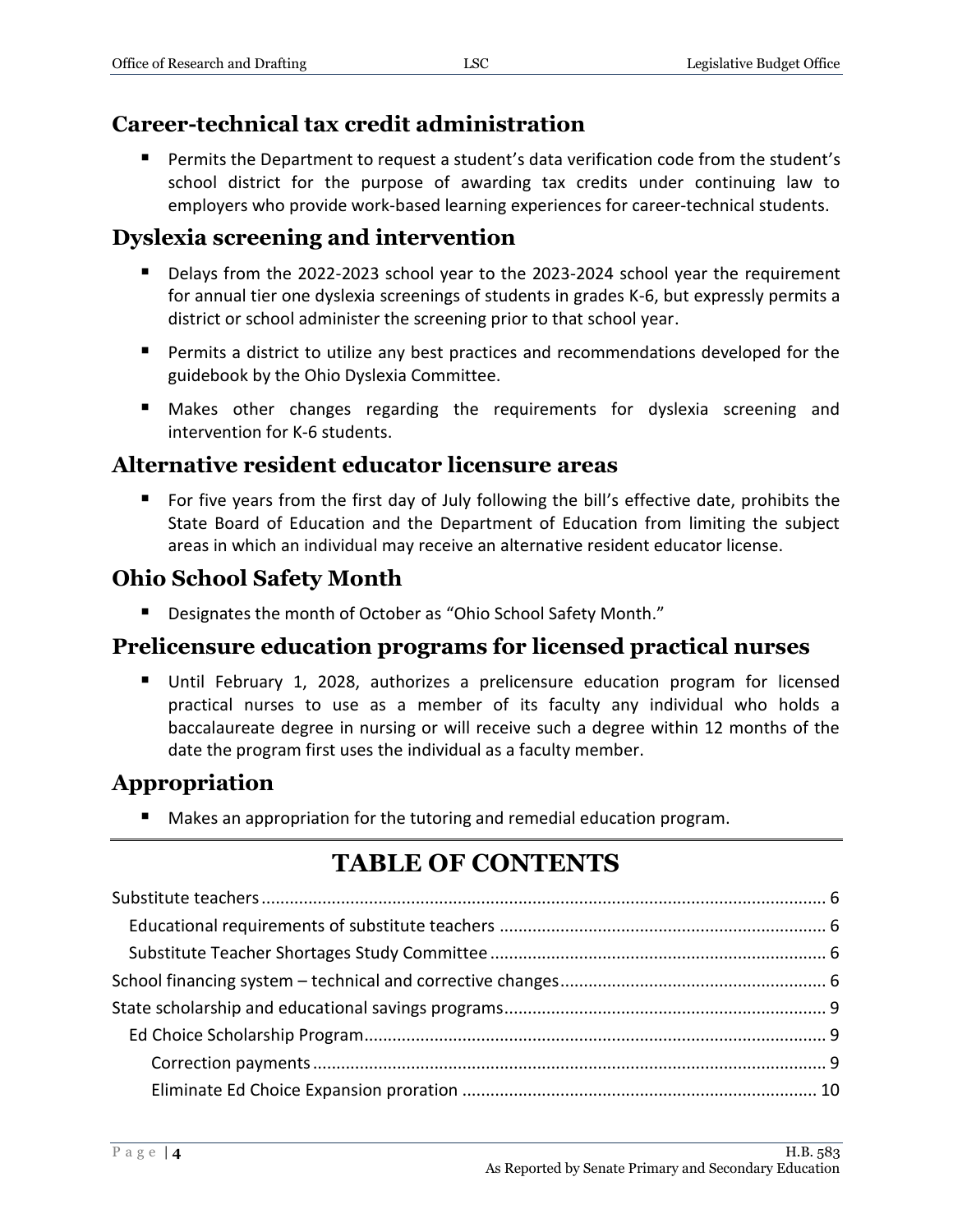| Funding for certain newly opened remote learning community schools 13 |  |
|-----------------------------------------------------------------------|--|
|                                                                       |  |
|                                                                       |  |
|                                                                       |  |
|                                                                       |  |
|                                                                       |  |
|                                                                       |  |
|                                                                       |  |
|                                                                       |  |
|                                                                       |  |
|                                                                       |  |
|                                                                       |  |
|                                                                       |  |
|                                                                       |  |
|                                                                       |  |
|                                                                       |  |
|                                                                       |  |
|                                                                       |  |
|                                                                       |  |
|                                                                       |  |
|                                                                       |  |
|                                                                       |  |
|                                                                       |  |
|                                                                       |  |
|                                                                       |  |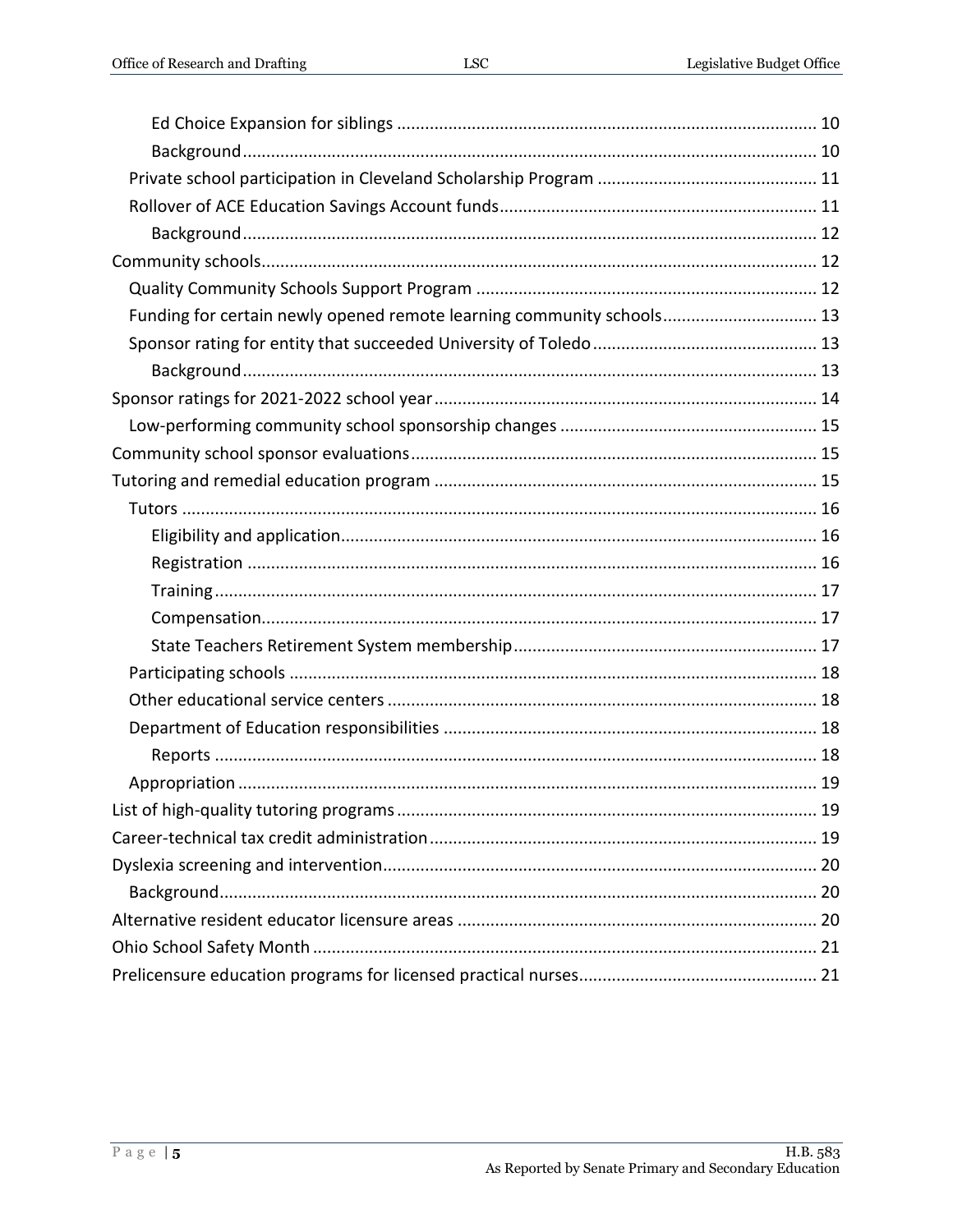# **DETAILED ANALYSIS**

## <span id="page-5-0"></span>**Substitute teachers**

#### <span id="page-5-1"></span>**Educational requirements of substitute teachers**

The bill extends to the 2022-2023 and 2023-2024 school years a provision of S.B. 1 of the 134<sup>th</sup> General Assembly that currently provides flexibility for the 2021-2022 school year regarding the educational requirements to be a substitute teacher. Under the provision, a school district, community school, STEM school, chartered nonpublic school, educational service center (ESC), or regional council of governments consisting of one or more ESCs to employ an individual as a substitute teacher if the individual:

- 1. Meets the district's or school's own education requirements;
- 2. Is deemed to be of good moral character; and
- 3. Successfully completes a criminal records check.

The State Board must issue a nonrenewable temporary substitute teaching license to an individual who does not hold a post-secondary degree if the individual meets those requirements.<sup>1</sup>

#### <span id="page-5-2"></span>**Substitute Teacher Shortages Study Committee**

The bill establishes the Substitute Teacher Shortages Study Committee to examine the shortage of substitute teachers and consider ways to address the causes of the shortage. The committee also must review the temporary substitute licensing provisions prescribed in H.B. 409 of the 133rd General Assembly and S.B. 1 of the 134<sup>th</sup> General Assembly. It must produce a report of its findings by December 31, 2022.

The study committee is comprised of three members of the House of Representatives appointed by the Speaker of the House and three members of the Senate appointed by the President of the Senate. Of the three members from each chamber, two must be from the majority party and one from the minority party. The Speaker and the Senate President must consult with the minority leader of their respective chambers in appointing the minority party members of the committee.<sup>2</sup>

# <span id="page-5-3"></span>**School financing system – technical and corrective changes**

The bill revises the school financing system established by H.B. 110 of the 134<sup>th</sup> General Assembly, by making a number of technical and corrective changes. It:

<sup>&</sup>lt;sup>1</sup> Section 4 of S.B. 1 of the 134<sup>th</sup> General Assembly, as amended in Sections 7 and 8.

<sup>&</sup>lt;sup>2</sup> Section 11.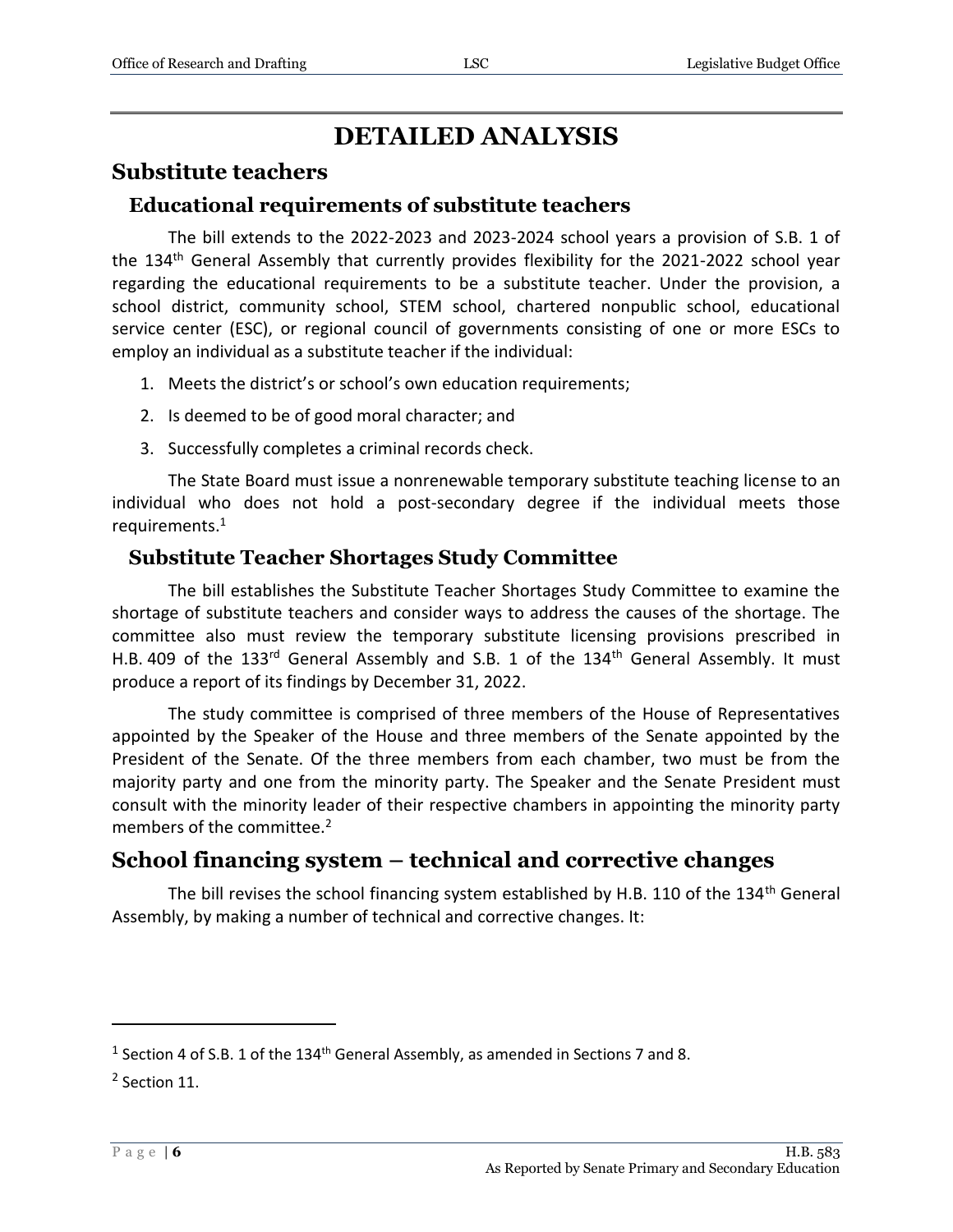- 1. Eliminates a redundant current law requirement that each school district use the Education Management Information System (EMIS) to submit annual reports regarding disadvantaged pupil impact aid (DPIA) spending for FY 2022 and FY 2023.<sup>3</sup>
- 2. Eliminates the codified law requirement that each school district use EMIS to report the average number of community, STEM, and nonpublic school students riding on school buses for FY 2022 and FY 2023 and, instead, requires in uncodified law that similar data be reported in a manner determined by the Department.<sup>4</sup>
- 3. Requires that any funds remaining after a community school permanently closes be paid to the Department of Education and deposited in the General Revenue Fund.<sup>5</sup>
- 4. Changes the definitions of educator salary data used to calculate certain elements of the base cost from "the most recent fiscal year for which data is available" to FY 2018 data to conform with the language used in base cost calculations. $6$
- 5. Requires that a student's English Learner category for funding purposes be determined using the state's standardized identification process and the student's score on the Ohio English language proficiency assessments, rather than the state English language arts assessments as under current law.<sup>7</sup>
- 6. Requires that a city, local, or exempted village school district's state share percentage for a fiscal year be computed by subtracting the district's per pupil local capacity amount from the district's base cost per pupil, and dividing the difference by the district's base cost per pupil.<sup>8</sup>
- 7. Establishes a minimum state share percentage of  $5\%$ .
- 8. Removes a city, local, or exempted village school district's supplemental targeted assistance funding for the fiscal year from the calculation of a district's temporary transitional aid for FY 2022 and FY 2023.<sup>10</sup>
- 9. Requires the Department to add to the enrolled ADM of each city, local, and exempted village school district a number equal to 20% of the students who open enroll into the

 $3$  R.C. 3301.0714(B)(4).

 $4$  R.C. 3301.0714(B)(5) to (7) and Section 265.150 of H.B. 110 of the 134<sup>th</sup> General Assembly, as amended in Sections 3 and 4.

<sup>5</sup> R.C. 3314.074.

 $6$  R.C. 3317.011(A) and (E).

<sup>7</sup> R.C. 3317.016.

<sup>8</sup> R.C. 3317.017(C).

 $9$  R.C. 3317.017(C).

<sup>10</sup> R.C. 3317.019(A)(1).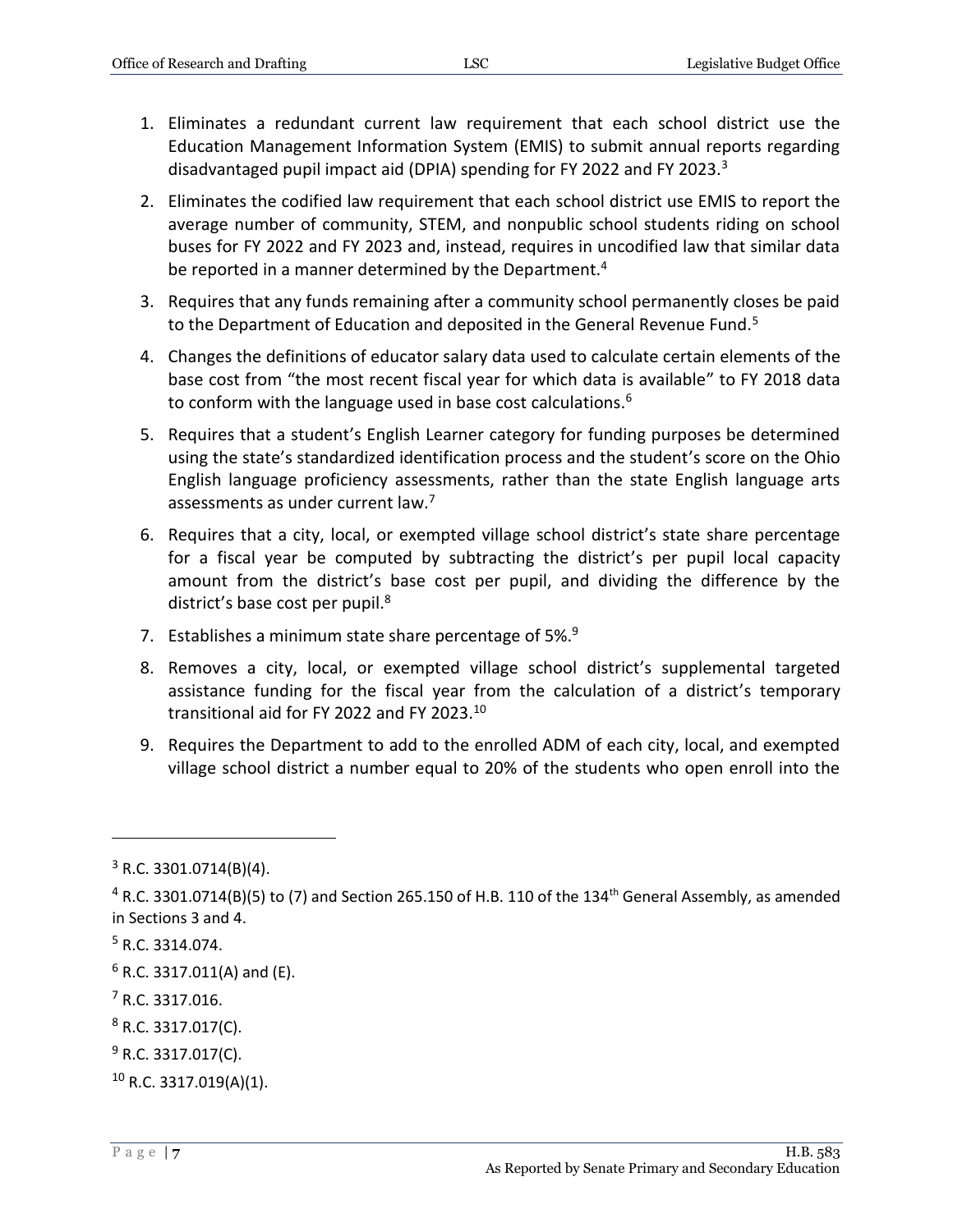district and then enroll in a joint vocational school district (JVSD) or under a careertechnical education compact.<sup>11</sup>

- 10. Eliminates from a school district's funding base for FY 2023 the excess cost charged by an educating school district to a resident school district in FY 2020 for services provided to students with disabilities.<sup>12</sup>
- 11. Eliminates from a school district's formula transition supplement funding base for FY 2022 and FY 2023 the excess cost charged by an educating school district to a resident school district in FY 2021 for services provided to students with disabilities.<sup>13</sup>
- 12. Eliminates requirements for the State Board of Education to establish standards and guidelines for:
	- a. Determining approved costs incurred by educational service centers (ESCs) transporting students with disabilities whom it is impossible to transport by a school bus on a regular route; and
	- b. Distributing funds to county boards of developmental disabilities for approved transportation costs required for students with disabilities.<sup>14</sup>
- 13. Requires the State Board to distribute special education transportation funding for ESCs and county boards in an amount equal to their actual costs incurred in the prior fiscal year transporting students with disabilities multiplied by  $28^{1}/_{6}\%$  for FY 2022 and  $33<sup>1</sup>/<sub>3</sub>$ % in FY 2023.<sup>15</sup>
- 14. Requires the Department to withhold 10% of the special education funding provided to a school district, community school, or STEM school for catastrophic costs, subject to any funding limitations enacted by the General Assembly, rather than 10% of the amount calculated for the district or school as under current law.<sup>16</sup>
- 15. Permits chartered nonpublic schools, in addition to school districts as under continuing law, to claim reimbursement from the Auxiliary Services Reimbursement Fund for mobile units and employee severance.<sup>17</sup>
- 16. Reappropriates for FY 2023 the unencumbered, unexpended balance of the FY 2022, \$250,000 earmark for transportation collaboration grants and permits the Department

 $11$  R.C. 3317.02(K)(1)(e).

 $12$  R.C. 3317.02(N)(1)(a) and (O)(1)(a)(ii).

<sup>&</sup>lt;sup>13</sup> Section 265.225 of H.B. 110 of the 134<sup>th</sup> General Assembly, as amended in Sections 3 and 4.

 $14$  R.C. 3317.024(C) and (F).

<sup>15</sup> R.C. 3317.024(C) and (F).

<sup>16</sup> R.C. 3317.0215(A)(1).

 $17$  R.C. 3317.064(B) and (C).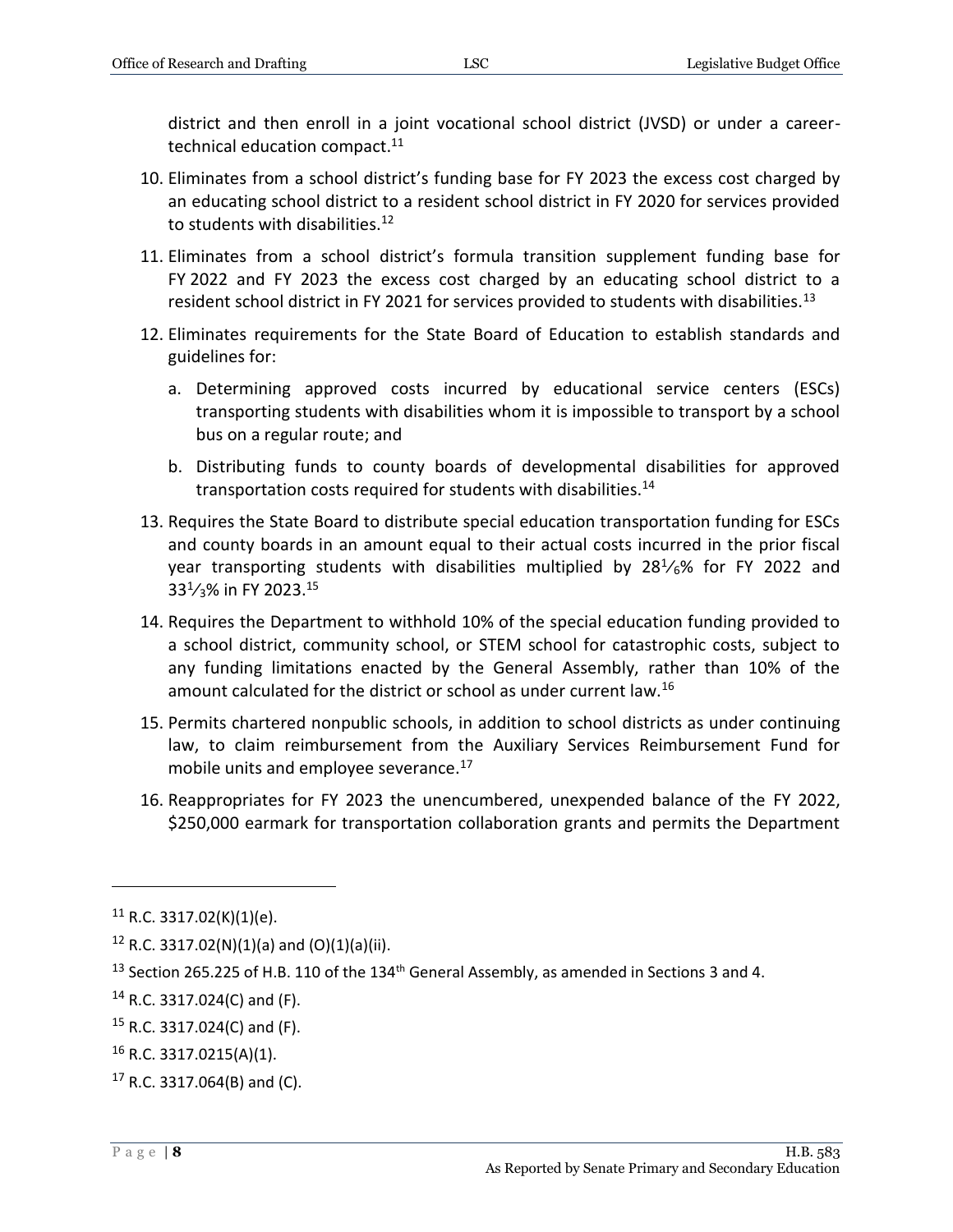to allow grant recipients to carry over funds for expenses incurred in the fiscal year following the fiscal year in which a grant was awarded.<sup>18</sup>

- 17. Requires that any state funds a school district, community school, or STEM school spent on or after July 1, 2021, but prior to September 30, 2021, on services related to DPIA, English learners, or gifted students be applied to spending requirements for those services for FY 2022.<sup>19</sup>
- 18. Requires that, in FY 2022 and FY 2023, the statewide average cost per rider and statewide average cost per mile used to calculate state transportation funding and payment in lieu of transportation payments be based on data from FY 2020.<sup>20</sup>
- 19. Replaces obsolete language included in the funding formula for eligible internet- or computer-based community schools with a calculation of the number of full-time equivalent students enrolled in grades 8-12 multiplied by the formula amount.<sup>21</sup>
- 20. Makes other technical and corrective changes.<sup>22</sup>

# <span id="page-8-0"></span>**State scholarship and educational savings programs**

# <span id="page-8-1"></span>**Ed Choice Scholarship Program**

#### **Correction payments**

<span id="page-8-2"></span>The bill addresses Educational Choice (Ed Choice) scholarship payment errors for students attending chartered nonpublic schools for the 2020-2021 school year. For up to 90 days after the bill's effective date, it authorizes a chartered nonpublic school to request that the Department of Education review scholarship payments made for students who attended the school during that school year and determine whether there were errors made regarding enrollment counting of scholarship students.

If the Department finds that scholarship payments for the 2020-2021 school year for any student were less than they should have been based on a student's attendance at the school, the Department must make a payment to the school, on the student's behalf, in an amount equal to the difference between the total scholarship payments made to the student for that school year and the total amount the scholarship payments should have been.<sup>23</sup>

 $18$  Section 265.150 of H.B. 110 of the 134<sup>th</sup> General Assembly, as amended in Sections 3 and 4.

 $19$  Section 12.

 $20$  Section 13.

<sup>&</sup>lt;sup>21</sup> Section 5 of H.B. 123 of the 133<sup>rd</sup> General Assembly, as amended in Sections 5 and 6.

<sup>&</sup>lt;sup>22</sup> R.C. 3317.011(G)(3)(b), 3317.014(D)(1), 3317.019(A)(1), 3317.0110(D)(1)(e) and (H), 3317.02(N)(1)(b), 3317.024(C)(1)(a), 3317.0212(H)(2) and (I)(1)(b)(i), 3317.051(C), 3317.25(A)(3) and (4), and 3326.39(A).

<sup>&</sup>lt;sup>23</sup> Sections 14 and 265.210 of H.B. 110 of the 134<sup>th</sup> General Assembly, as amended in Sections 3 and 4.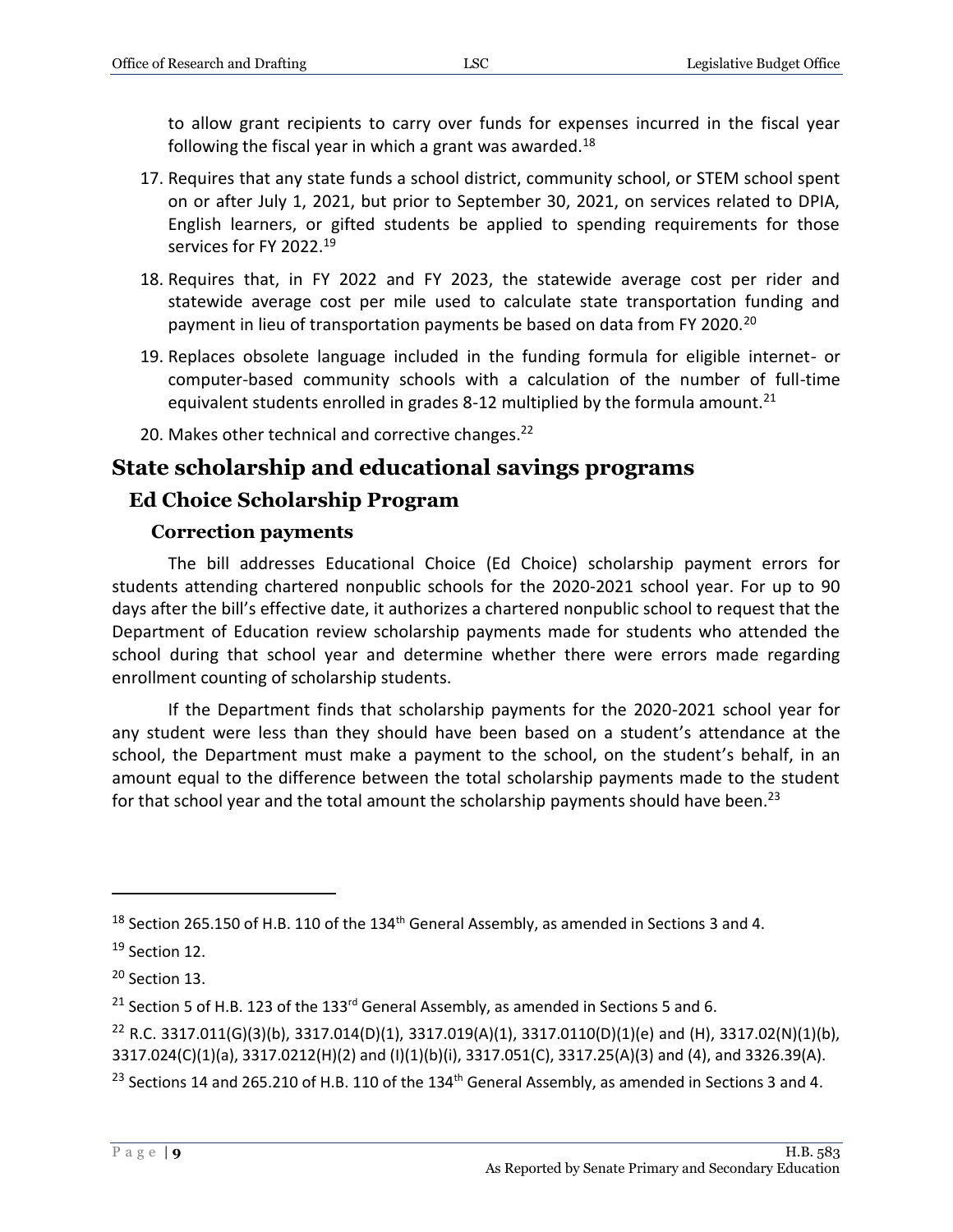#### **Eliminate Ed Choice Expansion proration**

<span id="page-9-0"></span>Continuing law qualifies a student with a family income at or below 250% of the federal poverty level (FPL) for a first-time Ed Choice Expansion scholarship. Under current law, the amount of that scholarship in subsequent school years is subject to progressive proration if the recipient's family income rises above 250% FPL. If a recipient's family income rises above 400% FPL, the recipient loses eligibility to renew that scholarship.

The bill eliminates the progressive proration of a scholarship amount and the disqualification of a recipient to renew a scholarship based on rising family income. In addition, it requires that any student who received a prorated scholarship amount prior to the bill's effective date must receive a full scholarship amount on and after that date.<sup>24</sup>

#### **Ed Choice Expansion for siblings**

<span id="page-9-1"></span>The bill qualifies for an Ed Choice Expansion scholarship any student whose sibling received such a scholarship for at least:

- 1. The school year immediately prior to the school year for which the student is seeking a scholarship; or
- 2. The school year for which the student is seeking a scholarship. $25$

#### **Background**

<span id="page-9-2"></span>The Ed Choice Scholarship Program operates statewide in every school district except Cleveland to provide scholarships for qualifying students to use in participating chartered nonpublic schools. There are two categories of Ed Choice scholarships: "traditional" Ed Choice and Ed Choice Expansion.

A student qualifies for a "traditional" Ed Choice scholarship if:

- 1. The student is assigned or would be assigned to a school building operated by the student's resident district that has persistently low academic achievement according to performance index ranking and at least 20% of the district's school aged population qualified to be included in the federal Title I funding formula;
- 2. The student's resident school district has an academic distress commission established;
- 3. The student satisfies criteria with regard to a child placed with a guardian, custodian, foster caregiver, kinship caregiver, or another adult;
- 4. The student's sibling received a "traditional" Ed Choice scholarship;

<sup>24</sup> R.C. 3310.032(E) and Section 15.

<sup>25</sup> R.C. 3310.032(A)(2).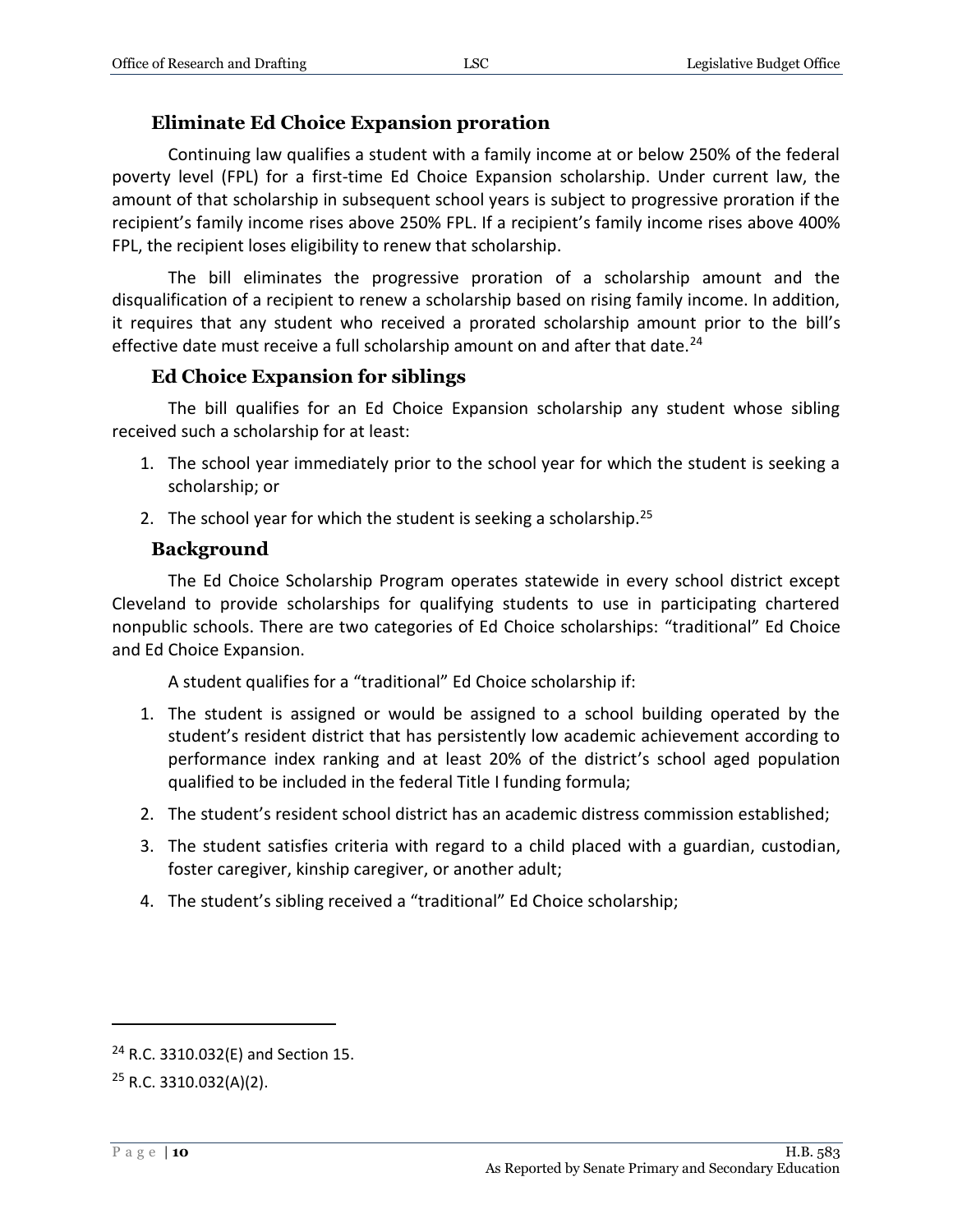5. The student received an Autism scholarship or a Jon Peterson Special Needs scholarship, but no longer is in need of special education services and, therefore, is no longer eligible to receive that scholarship.<sup>26</sup>

A student qualifies for an Ed Choice Expansion scholarship (also known as an "incomebased" scholarship) if the student's family income is at or below 250% FPL.<sup>27</sup>

# <span id="page-10-0"></span>**Private school participation in Cleveland Scholarship Program**

The bill qualifies a private school located outside the Pilot Project School District (Cleveland) to enroll students under the scholarship program if it: $^{28}$ 

- 1. Offers all of grades PreK-8, but not any of grades 9-12; and
- 2. Is located within the boundaries of another school district that is:
	- a. Located in a municipal corporation with a population of greater than 10,000 but less than 13,000;
	- b. Located within five miles of the border of the Pilot Project School District; and
	- c. Located in the same county (Cuyahoga) as the Pilot Project School District.

Current law, unchanged by the bill, permits a private school to enroll students under the program if it offers any of grades K-12 and is located in a school district that is located within five miles of the Pilot Project School District and in a municipality of at least 15,000.

The Pilot Project (Cleveland) Scholarship Program allows students who are residents of the Cleveland Municipal School District to obtain scholarships to attend participating nonpublic schools or public schools in adjacent districts.

#### <span id="page-10-1"></span>**Rollover of ACE Education Savings Account funds**

The bill requires that, if a parent or guardian had an Afterschool Child Enrichment (ACE) educational savings account (ESA) established for FY 2022, any funds disbursed to that account in FY 2023 must be credited and disbursed to that account.<sup>29</sup>

The bill also requires any funds remaining in an ACE ESA at the end of a fiscal year to remain in that account for the next fiscal year, until the full amount in the account is spent or the student graduates from high school. $30$ 

<sup>26</sup> R.C. 3310.03, 3310.033, and 3310.034, none in the bill.

<sup>27</sup> R.C. 3310.032.

 $28$  R.C. 3313.976(A)(1)(c).

<sup>29</sup> R.C. 3310.70(D)(2).

<sup>30</sup> R.C. 3310.70(D)(3).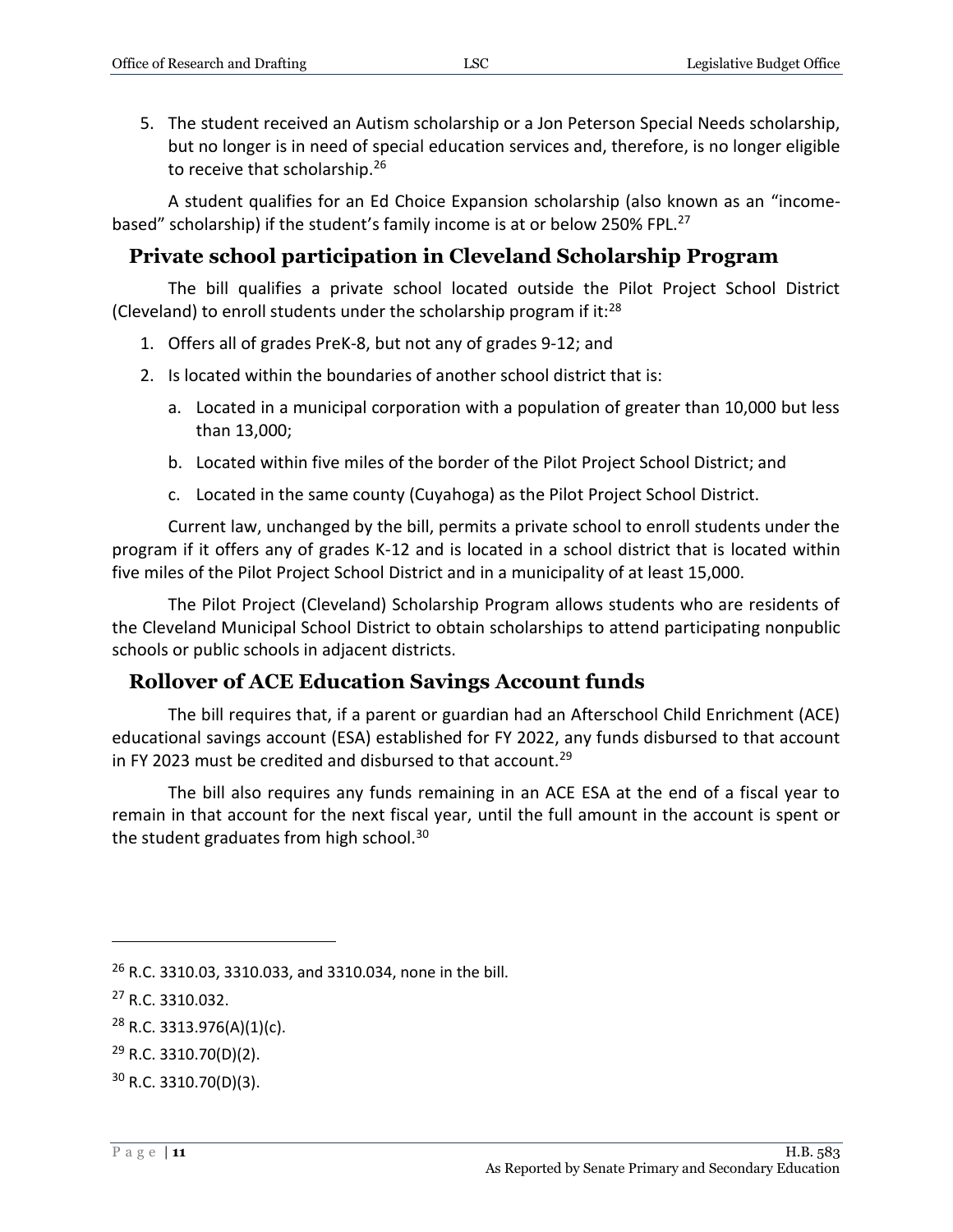Finally, the bill extends the Department of Education's authority to pay the program's vendor up to 3% of the amount appropriated for a fiscal year from only FY 2022 and FY 2023 to each fiscal year in which the program operates. $31$ 

#### **Background**

<span id="page-11-0"></span>H.B. 110 of the 134<sup>th</sup> General Assembly established the Afterschool Child Enrichment (ACE) Educational Savings Account Program to provide eligible students, upon the request of their parents or guardians, with educational savings accounts. As enacted, the program is financed with federal coronavirus relief funds. Each account established for a student may be credited with \$500 for each of FY 2022 or FY 2023. The act qualifies a student for an account if (1) the student is at least 6 years old and under 18 years old, (2) the student's family income is at or below 300% of the federal poverty level, and (3) the student is enrolled in a public or nonpublic school or is being homeschooled. The parent or guardian of an eligible student may use funds in the account for any of the following purposes, whether secular or nonsecular:

- 1. Before- or after-school educational programs;
- 2. Day camps, including camps for academics, music, and arts;
- 3. Tuition at learning extension centers;
- 4. Tuition for learning pods;
- 5. If the student is homeschooled, purchase of curriculum and materials;
- 6. Educational, learning, or study skills services;
- 7. Field trips to historical landmarks, museums, science centers, and theaters, including admission, exhibit, and program fees;
- 8. Language classes;
- 9. Instrument lessons; or
- 10. Tutoring.

#### <span id="page-11-1"></span>**Community schools**

#### <span id="page-11-2"></span>**Quality Community Schools Support Program**

For the purposes of the Quality Community Schools Support Program, the bill provides that a community school first designated as a Community School of Quality for the 2019-2020 school year maintains that designation for the 2022-2023 school year. For subsequent school years, it permits the school to renew that designation in accordance with continuing law.

Under the Quality Community Schools Support Program, the Department of Education makes an additional payment to each community school that is designated as a Community School of Quality by satisfying one of several prescribed conditions. The program was first

 $31$  R.C. 3310.70(C)(1).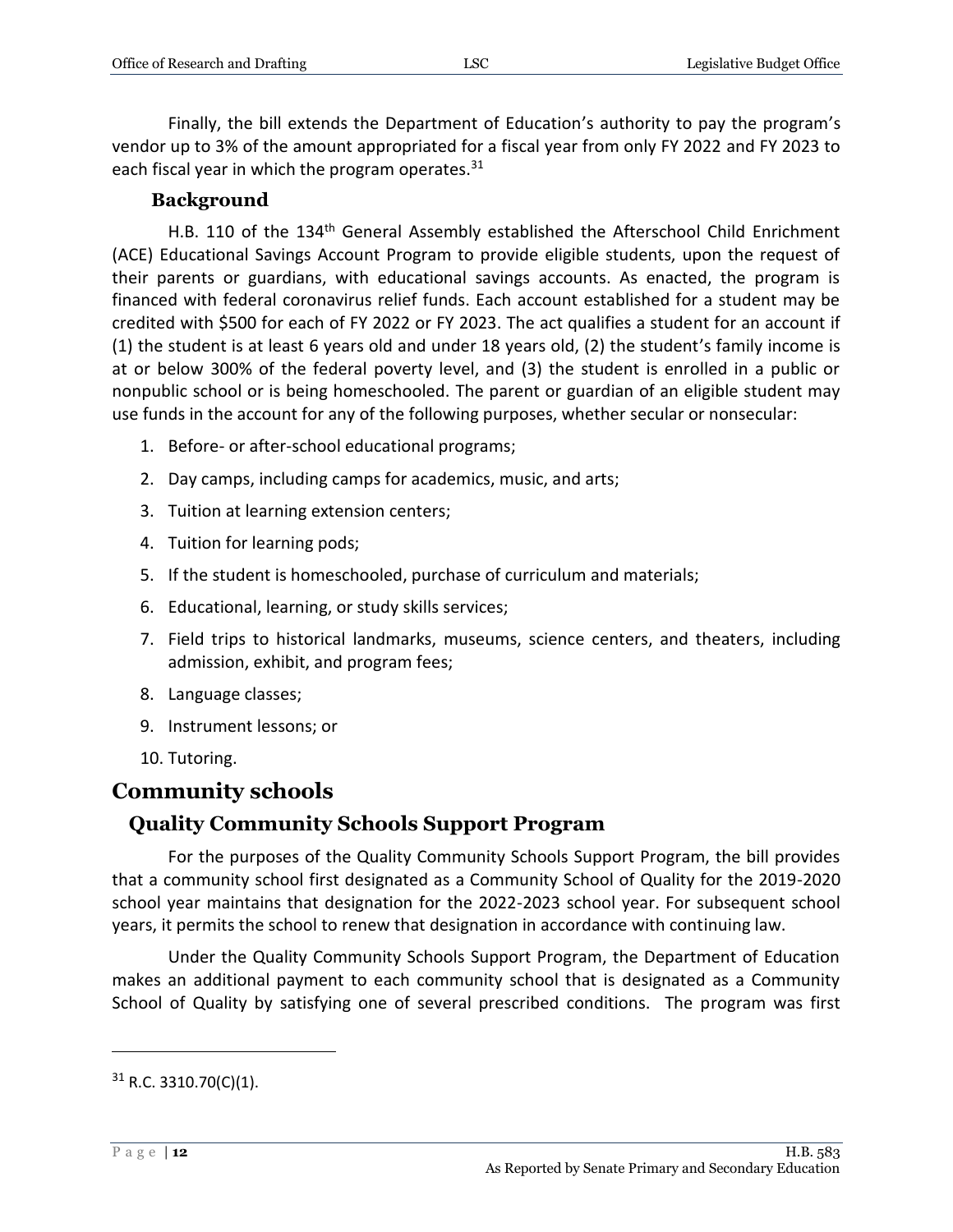established for the 2019-2020 and 2020-2021 school years by H.B. 166 of the 133rd General Assembly and renewed for the 2021-2022 and 2022-2023 school years by H.B. 110 of the 134<sup>th</sup> General Assembly. Under the program, a school may receive up to \$1,750 in each fiscal year for each pupil identified as economically disadvantaged and up to \$1,000 in each fiscal year for each pupil that is not identified as economically disadvantaged.<sup>32</sup>

#### <span id="page-12-0"></span>**Funding for certain newly opened remote learning community schools**

The bill qualifies for state funding for the 2021-2022 school year any community school that:

- 1. Opened for the first time during the 2021-2022 school year;
- 2. Has the same sponsor as another community school that was open during the 2020- 2021 and 2021-2022 school years and operated using a remote learning plan model for both of those years; and
- 3. Implemented the same model during the 2021-2022 school year as the community school that was open during the 2020-2021 and 2021-2022 school years. $33$

# <span id="page-12-1"></span>**Sponsor rating for entity that succeeded University of Toledo**

The bill requires the Department of Education, for the purposes of determining whether a community school sponsor qualifies to be evaluated every three years rather than annually, to consider an entity that succeeded the University of Toledo as a sponsor to have received the same sponsor rating as the University for the 2016-2017 school year, if the Department:

- 1. Assigned the University a rating of "effective" or "exemplary" for the 2016-2017 school year;
- 2. Did not assign the entity its own a rating for the 2016-2017 school year; and
- 3. Assigned the entity its own rating for the 2017-2018 school year.

#### **Background**

<span id="page-12-2"></span>When authorized in 1997, start-up community schools could be located only in Lucas County<sup>34</sup> but, by 1998, that authority was expanded statewide.<sup>35</sup> Moreover, in 1999, the law was revised to complete the transition from the pilot project to a general authorization of startup community schools. In so doing, the revised law recognized as sponsors, among others, the Lucas County Educational Service Center (now known as the ESC of Lake Erie West) and "a sponsoring authority designated by the board of trustees of a state university located in the

<sup>&</sup>lt;sup>32</sup> Section 265.335 of H.B. 110 of the 134<sup>th</sup> General Assembly, as amended in Sections 3 and 4.

<sup>&</sup>lt;sup>33</sup> Section 16.

<sup>&</sup>lt;sup>34</sup> Section 50.52 of H.B. 215 of the 122<sup>nd</sup> General Assembly.

 $35$  R.C. 3314.02 as amended by S.B. 55 of the 122<sup>nd</sup> General Assembly.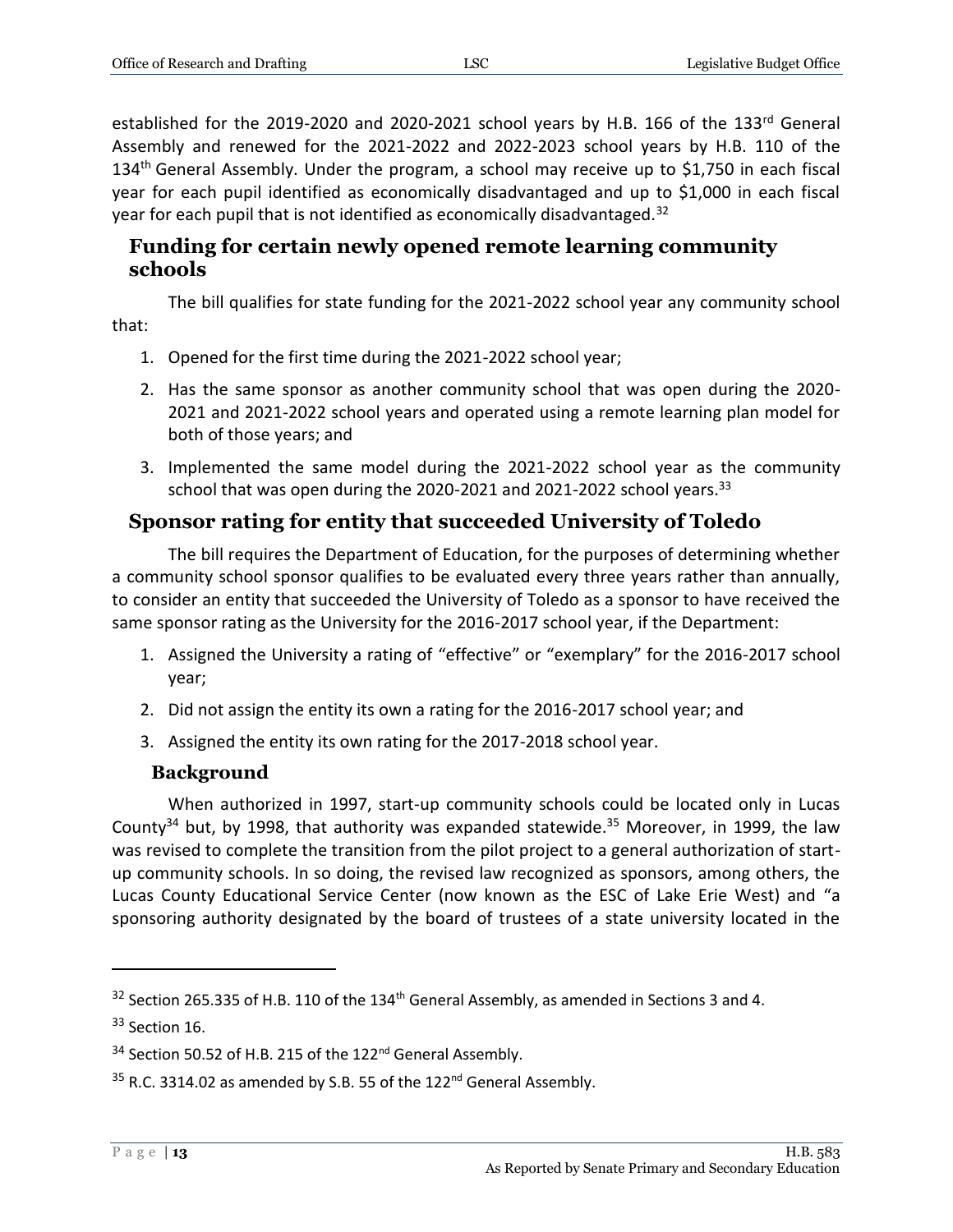pilot project area, or the board of trustees itself" (the University of Toledo).<sup>36</sup> Using this authority, the University of Toledo board created the "Charter School Council" to take over its sponsorship duties within the pilot project area and other areas of the state.

Effective in 2003, the law was further amended to permit the board of trustees of *any* state university, or its designee, to sponsor a new start-up school in a challenged school district, including the Lucas County pilot project area, after receiving approval from the Department.<sup>37</sup> At that time, a separate section of law permitted a tax-exempt entity to succeed the board of the University of Toledo as a sponsor of its schools and to renew sponsorship contracts and enter into new ones without needing to seek approval from the Department. While a successor entity was not required to obtain the Department's approval to sponsor, it is still under the Department's continuing oversight.<sup>38</sup> In response to that law, also in 2003, the University board "discontinued" the Charter School Council and named the Ohio Council of Community Schools (OCCS) as its independent designee.<sup>39</sup>

It appears that for the 2016-2017 school year the Department recognized the University of Toledo and not OCCS as a community school sponsor, and gave the University of Toledo an overall rating of "effective."<sup>40</sup>

According to its website, OCCS has succeeded the University of Toledo as a community school sponsor.<sup>41</sup>

## <span id="page-13-0"></span>**Sponsor ratings for 2021-2022 school year**

The bill addresses community school sponsor ratings for the 2021-2022 school year in two ways. First, it establishes a safe harbor from penalties and sanctions for sponsors based on the ratings issued for the 2021-2022 school year. The bill expressly prohibits the use of sponsor ratings for the 2021-2022 school year in determining the revocation of sponsorship.

Second, the bill permits a sponsor to elect to have its overall rating for the 2021-2022 school year count toward qualifying it for any incentives for which it was not previously eligible,

 $36$  R.C. 3314.02 as amended by H.B. 282 of the 122<sup>nd</sup> General Assembly.

 $37$  R.C. 3314.02(C)(1)(e), not in the bill.

<sup>38</sup> R.C. 3314.021(A) through (D).

<sup>&</sup>lt;sup>39</sup> See the timeline prepared and posted by the Ohio Council of Community Schools on its [website,](https://ohioschools.org/media/1156/occs_timeline_scroll.jpg) which also may be accessed a[t ohioschools.org.](https://ohioschools.org/)

<sup>&</sup>lt;sup>40</sup> See the Overall Ratings issued for the 2016-2017 school year under the "Historical Summary Result Files" heading at the Department of Education's [website,](https://education.ohio.gov/Topics/Community-Schools/Sponsor-Ratings-and-Tools/Overall-Sponsor-Ratings/Historical-Sponsor-Ratings) which also may be accessed at [education.ohio.gov.](https://education.ohio.gov/)

<sup>&</sup>lt;sup>41</sup> See the "Ohio Council of Community Schools Succeeds the University of Toledo" press release at the OCCS's [website,](https://ohioschools.org/news-events/blog-posts/ohio-council-of-community-schools-succeeds-the-university-of-toledo/) which also may be accessed a[t ohioschools.org.](https://ohioschools.org/)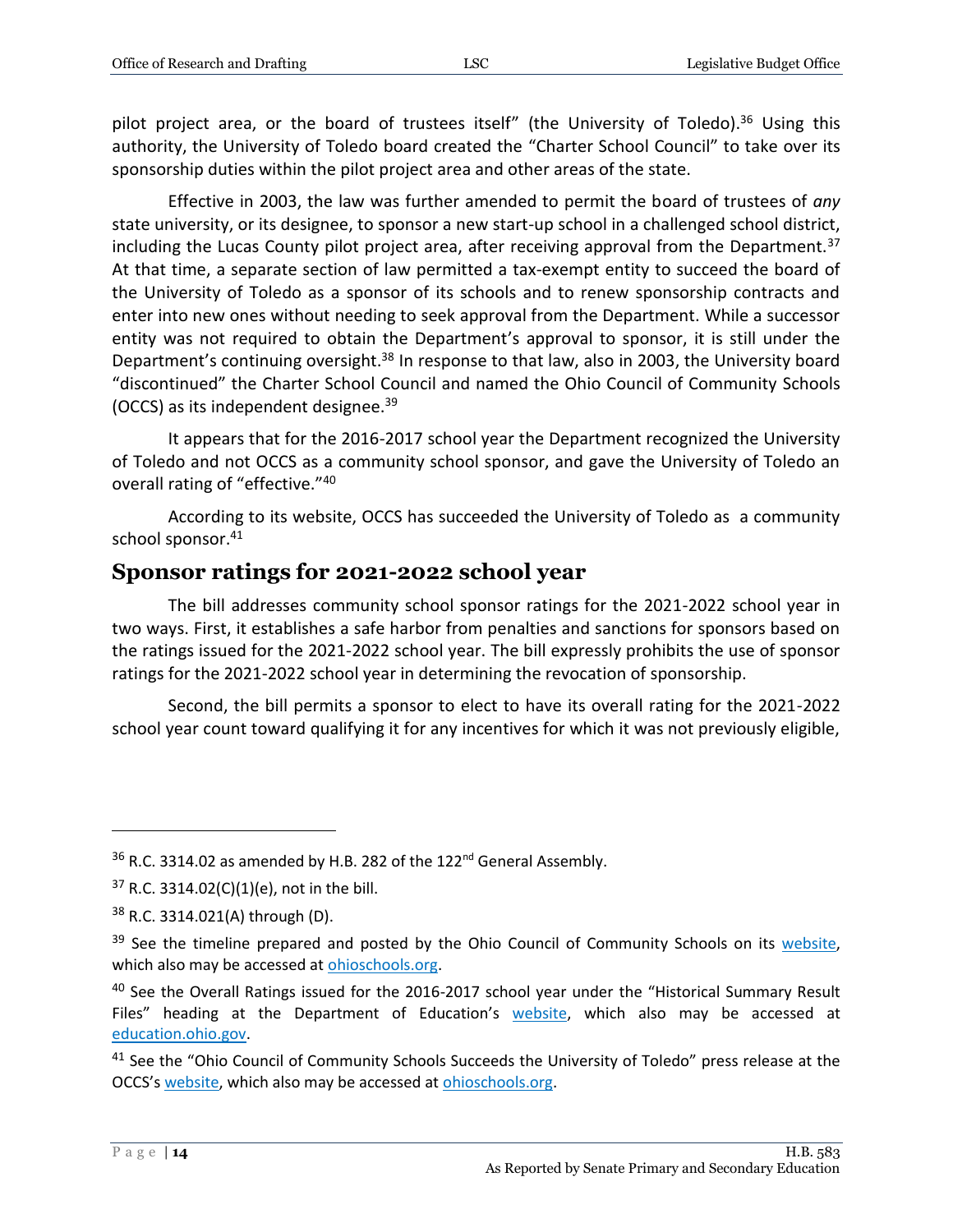provided the overall rating is based on the three components of the sponsor evaluation system.<sup>42</sup>

### <span id="page-14-0"></span>**Low-performing community school sponsorship changes**

Continuing law prohibits a low-performing community school from entering into a contract with a new sponsor unless the Department approves the change. As an exception to that prohibition, for the 2022-2023 school year only, the bill authorizes a community school that is low performing based on the school's state report card for the 2021-2022 school year to change sponsors without the Department's approval.<sup>43</sup>

# <span id="page-14-1"></span>**Community school sponsor evaluations**

The bill prohibits the Department of Education, under the community school sponsor evaluation system, from assigning an overall rating of "ineffective" or lower to a sponsor solely because the sponsor received no points on one of the components of that evaluation.<sup>44</sup>

Under continuing law unchanged by the bill, the Department of Education is required to develop and implement an evaluation system that annually rates and assigns overall ratings to each entity that sponsors a community school. The evaluation system is based on the following components:<sup>45</sup>

- 1. Academic performance of students enrolled in community schools sponsored by the same entity;
- 2. Adherence by a sponsor to the quality practices prescribed by the Department; and
- 3. Compliance with all applicable laws and administrative rules by an entity that sponsors a community school.

# <span id="page-14-2"></span>**Tutoring and remedial education program**

The bill requires the Superintendent of Public Instruction to establish a program to provide tutoring and remedial education services to students in participating public and chartered nonpublic schools. Tutors placed in schools must provide those services in math, science, social studies, reading, and English language arts. The state Superintendent must administer the program with assistance from participating educational service centers (ESCs) and in consultation with each participating school.

The tutors are not, however, employees of the state Superintendent or the schools in which they provide services. Rather, each tutor is either an employee of, or an unpaid volunteer engaged by, the Educational Service Center of Central Ohio (Coordinating Service Center). In

<sup>42</sup> Section 18.

<sup>43</sup> Section 17. See R.C. 3314.034, not in the bill.

<sup>44</sup> R.C. 3314.016(B)(1)(c).

<sup>45</sup> R.C. 3314.016(B)(1).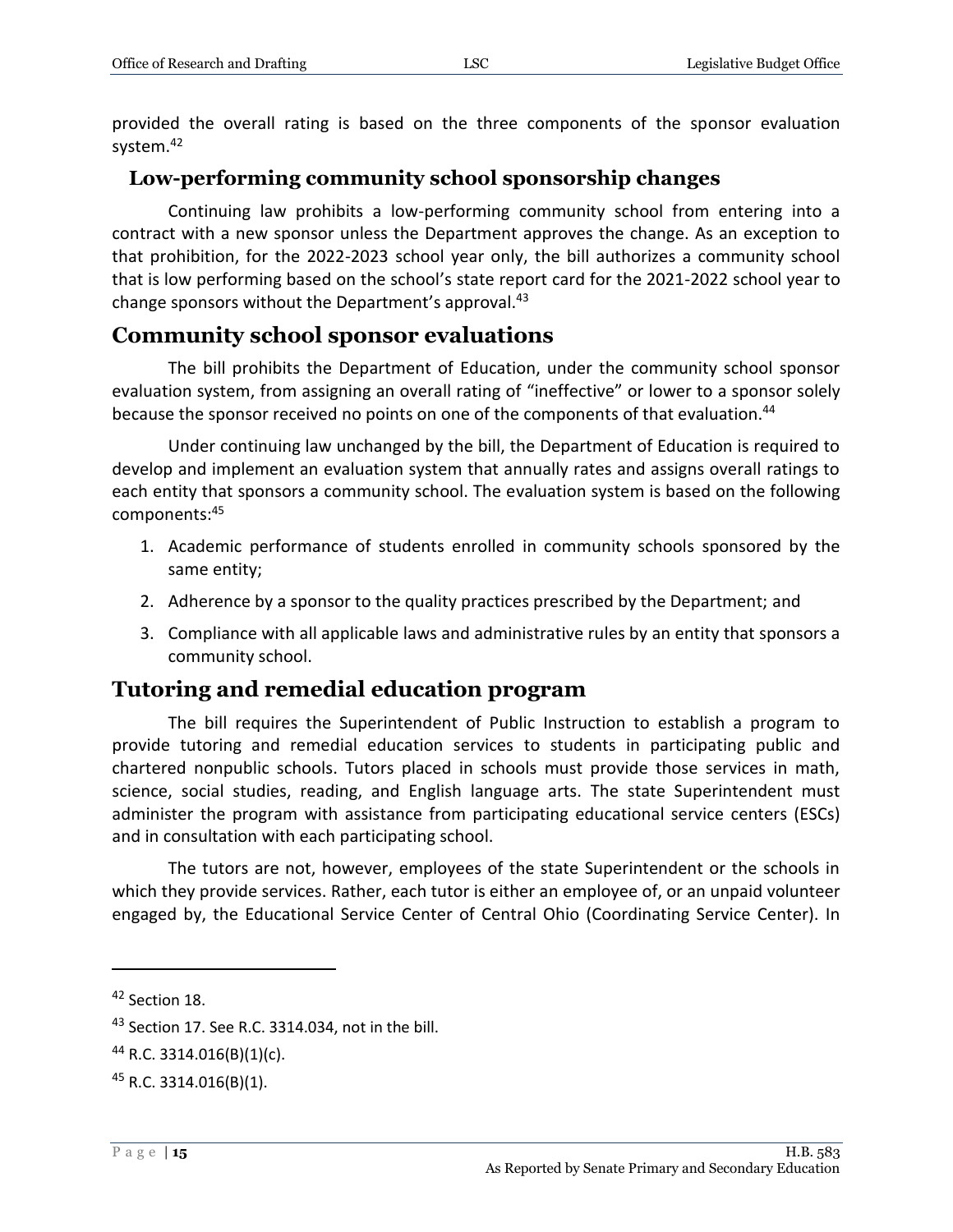addition to that responsibility, the Coordinating Service Center acts as a coordinating body for the program. It is authorized to coordinate the placement of tutors with 16 regional ESCs selected under the bill (see below) and with other ESCs.<sup>46</sup>

#### <span id="page-15-0"></span>**Tutors**

#### **Eligibility and application**

<span id="page-15-1"></span>An individual qualifies to be a tutor under the program in one of two ways. First, a tutor may be a retired teacher or substitute teacher, regardless of whether the teacher still holds a valid educator license, as long as the teacher has not had an educator license denied, suspended, or revoked by the State Board of Education or entered into a consent agreement with the State Board regarding a disciplinary issue.

Second, an individual may qualify as a tutor if the Coordinating Service Center determines that individual meets eligibility standards adopted by the state Superintendent. The bill requires the state Superintendent to adopt those standards within 60 days after the bill's effective date.

The bill requires individuals who wish to participate as tutors in the program to submit an application to the Coordinating Service Center. The Coordinating Service Center must establish application procedures within 60 days after the bill's effective date.<sup>47</sup>

#### **Registration**

<span id="page-15-2"></span>Under the bill, the Coordinating Service Center must require tutors to receive a registration from the Department. As a condition of registration, an individual must submit to a criminal records check through the Coordinating Service Center. The Department must enroll the individual in the retained applicant fingerprint database (RAPBACK) in the same manner as a teacher who receives an educator license. In addition, the Department must reimburse the Coordinating Service Center for any costs associated with registration, including the cost of the criminal records check. The bill expressly prohibits the Department from charging individuals any fee for registering to be a tutor in the program.<sup>48</sup>

The Department cannot accept the application of any individual if it learns that individual has pleaded guilty to, been found guilty of, or been convicted of any of the offenses prescribed under continuing law that precludes employment in K-12 schools. Additionally, if the Department receives notification through RAPBACK of the arrest or conviction of an individual registered as a tutor, it must notify the Coordinating Service Center. The bill also permits the Department to take any disciplinary action authorized under law against the individual as if the individual were a licensed educator.<sup>49</sup>

<sup>46</sup> R.C. 3301.28(A), (B), and (C).

<sup>&</sup>lt;sup>47</sup> R.C. 3301.28(A), (B)(1) and (2), and (C)(1).

 $48$  R.C. 3301.28(C)(3) and (6).

<sup>49</sup> R.C. 3301.28(C)(6).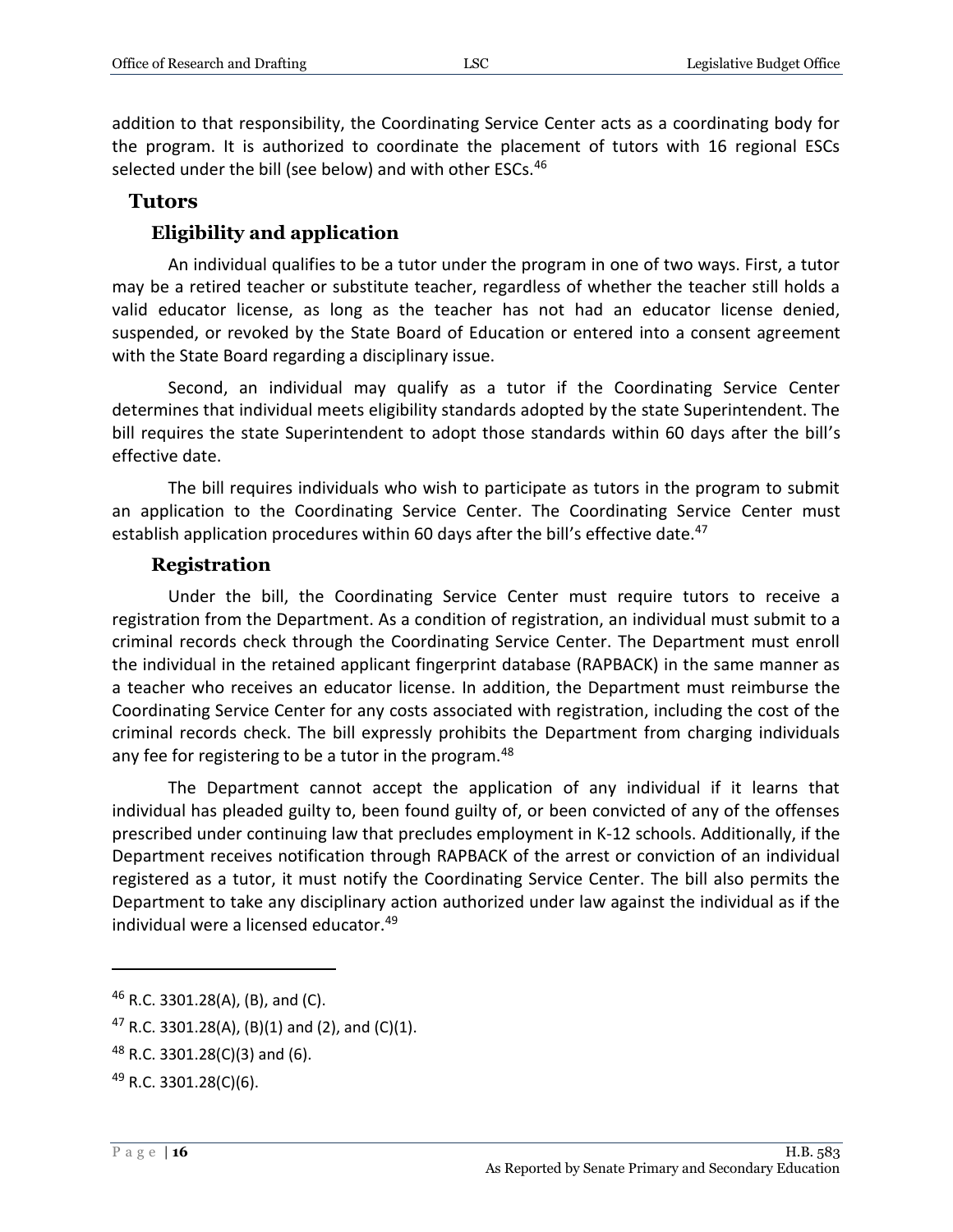#### **Training**

<span id="page-16-0"></span>The bill requires the Coordinating Service Center, in consultation with the state Superintendent, to create a training course for tutors who do not have a valid educator license. The Coordinating Service Center and the state Superintendent also may establish additional training requirements for tutors who provide services to students with special needs or students with an individualized education program (IEP). Furthermore, the Coordinating Service Center and the state Superintendent may continue to provide training to tutors after their placement in schools.<sup>50</sup>

#### **Compensation**

<span id="page-16-1"></span>The bill prohibits the Department from compensating the tutors and, instead, expressly states that the Coordinating Service Center is responsible for compensating the tutors it employs under the program. However, it also permits a participating school to transfer funds to the Coordinating Service Center to assist the Coordinating Service Center in making payments, or paying the costs of other benefits, to the tutors placed in that school. The bill requires the state Superintendent, in consultation with the Chancellor of Higher Education, to create a list of benefits.<sup>51</sup>

#### **State Teachers Retirement System membership**

<span id="page-16-2"></span>The bill includes as a "teacher," for State Teachers Retirement System (STRS) membership purposes, a tutor employed by the Coordinating Service Center who holds a registration issued by the Department under the bill. Conversely, the bill excludes that tutor from School Employees Retirement System (SERS) membership. Under continuing law, STRS membership generally includes a teacher or other school employee who is required to hold a license or registration issued under the law governing superintendents, teachers, and employees for that position (the registration under the bill is part of a different law). SERS membership generally includes nonteaching and other school employees who are not required to hold a license or registration for the position.<sup>52</sup>

As noted above, a retired teacher is eligible under the bill to be employed as a tutor by the Coordinating Service Center. Under continuing law, a teacher who has retired under STRS may be re-employed as a "teacher" for STRS purposes but is not considered an STRS member for purposes of earning service credit toward a retirement or other benefit. Instead, a reemployed teacher continues to contribute to STRS and, on separation from employment, receives a refund of contributions, lump sum payment, or annuity benefit.<sup>53</sup>

<sup>50</sup> R.C. 3301.28(C)(2).

 $51$  R.C. 3301.28(A) and (C)(3) and (7).

<sup>52</sup> R.C. 3307.01 and 3309.01.

<sup>53</sup> R.C. 3307.35 and 3307.352, not in the bill.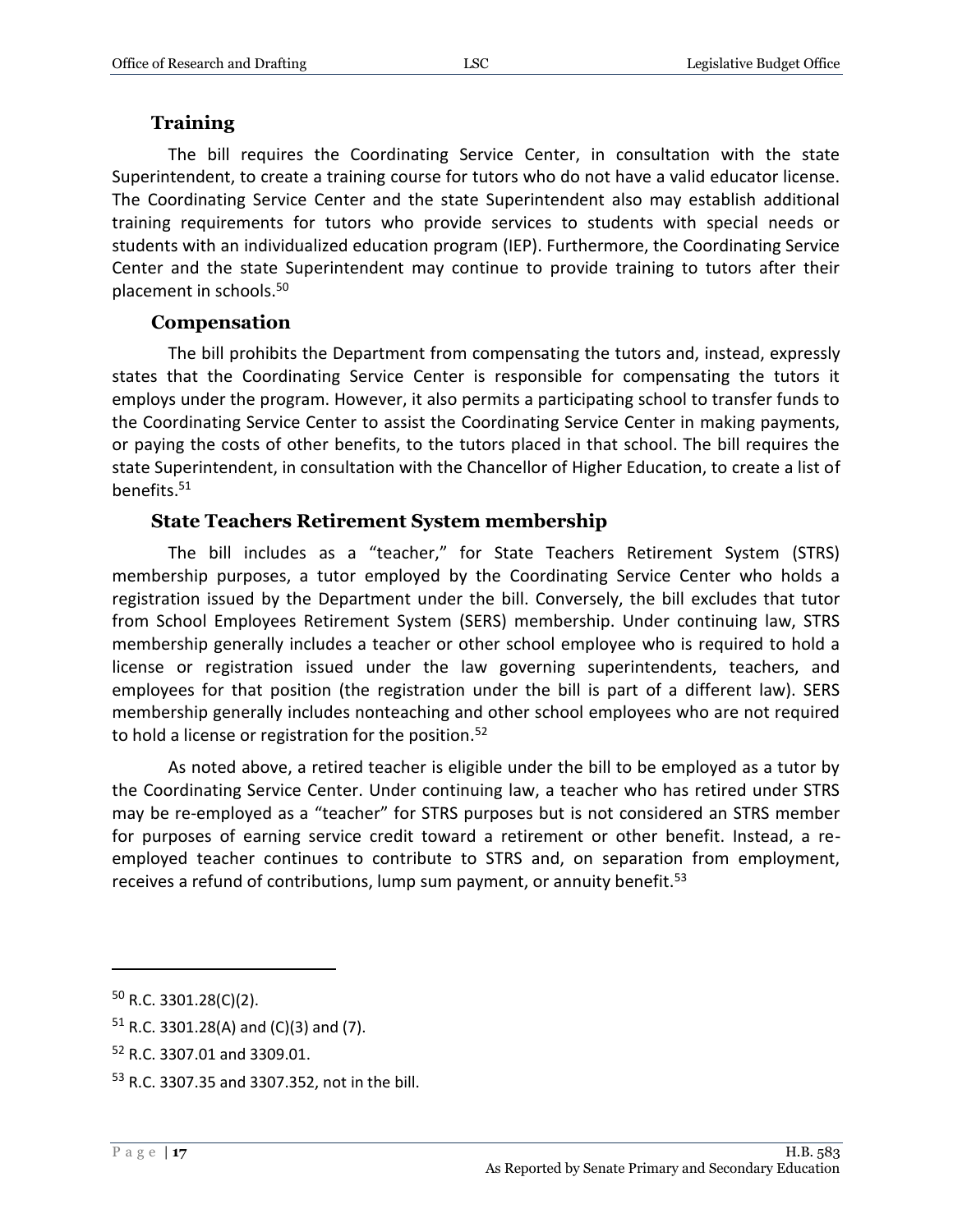### <span id="page-17-0"></span>**Participating schools**

The bill requires public and chartered nonpublic schools that wish to participate in the program to notify the Coordinating Service Center of their intention to do so. The bill reserves to participating schools the ultimate authority over how to incorporate tutors into the school setting, but also requires such determinations to be made in cooperation with an ESC.

The bill authorizes program activities to take place before, during, or after school, as well as on breaks from school such as weekends, holidays, or summer vacation. It further permits activities to take place on an online platform or in person, including on school premises, at a community-based youth development organization, or in another public location that the school and ESC determine appropriate.

A participating school must provide necessary materials, space, and equipment for tutors placed in the school. It also must use its own funds to pay for costs incurred from participating in the program.

Finally, the bill expressly states that participation in the program by public and chartered nonpublic schools is voluntary. It also states that a public or chartered nonpublic school not prohibited from contracting or partnering with another entity to provide tutoring services to the school's students.<sup>54</sup>

#### <span id="page-17-1"></span>**Other educational service centers**

In addition to the Coordinating Service Center, the bill prescribes responsibilities for other ESCs. Specifically, the ESCs in each of the 16 regions of the Educational Regional Service System must select one ESC in the region to administer the training program for tutors, in conjunction with the Coordinating Service Center. The ESC selected for each region may cooperate with other ESCs in the region to implement that training program. Also, each ESC must coordinate the placement of tutors at participating schools within its service territory.<sup>55</sup>

#### <span id="page-17-2"></span>**Department of Education responsibilities**

The bill requires the Department to serve as fiscal agent for the program, including providing for administrative and implementation costs, as well as costs for developing the training course for tutors. Additionally, the Department must provide technical assistance at the request of the Coordinating Service Center.<sup>56</sup>

#### **Reports**

<span id="page-17-3"></span>The Department must review the program's effectiveness at the end of each of the 2022-2023, 2023-2024, and 2024-2025 school years. Based on each review, the Department must issue a report with its findings. The report must include the number of participating

 $54$  R.C. 3301.28(C)(7) and (E).

 $55$  R.C. 3301.28(C)(4) and (5).

<sup>56</sup> R.C. 3301.28(C)(3).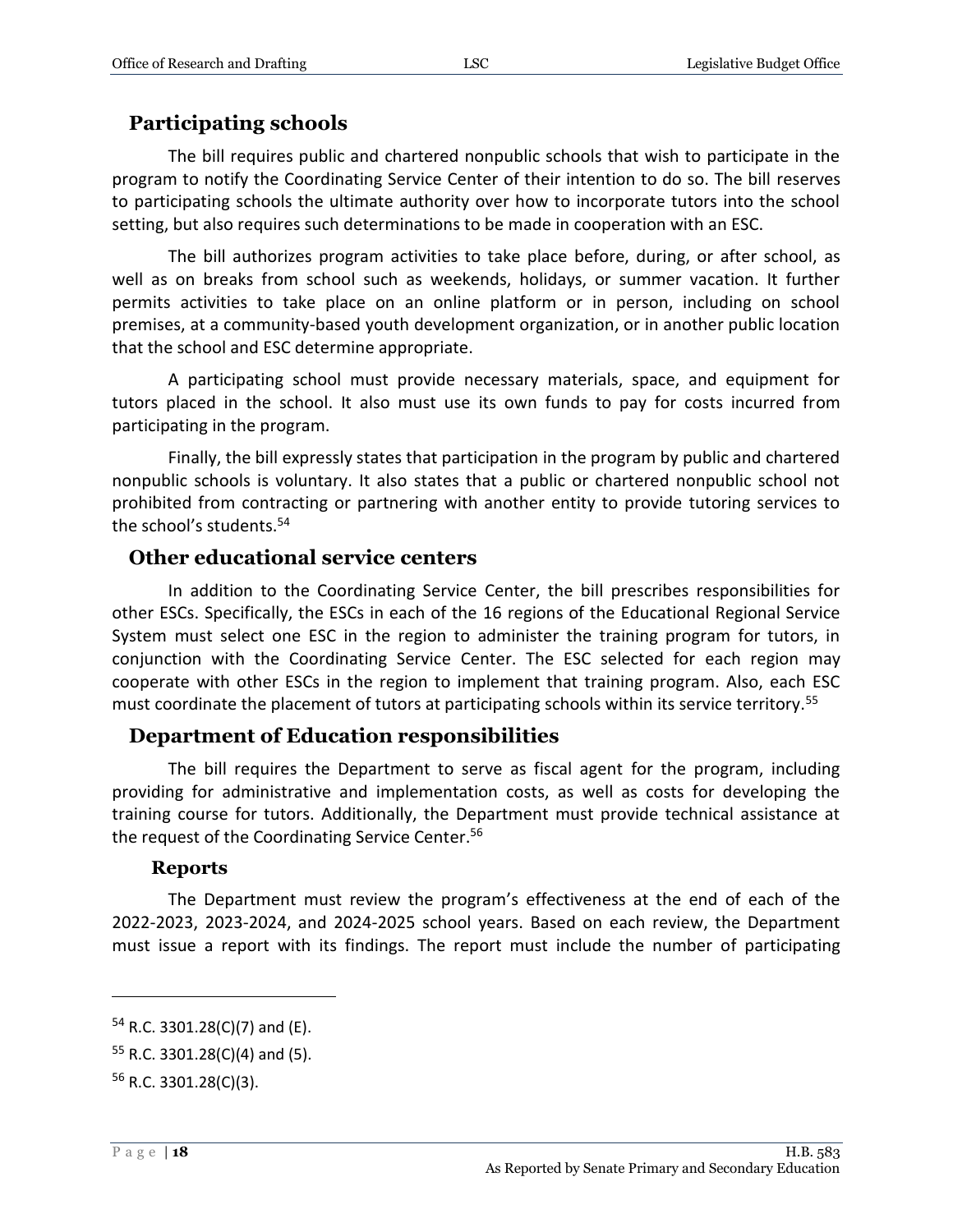schools, tutors, and students, as well as whether tutoring in a particular school was provided on an online platform or in-person. The reports must be submitted to the General Assembly by September 30 of the school year immediately following the year for which the report is issued.<sup>57</sup>

## <span id="page-18-0"></span>**Appropriation**

The bill appropriates up to \$2,415,201 of Federal Coronavirus School Relief funds in FY 2022 to the Department of Education to pay its costs associated with the tutoring and remedial education program.<sup>58</sup>

# <span id="page-18-1"></span>**List of high-quality tutoring programs**

The bill requires the Department to compile a list of high-quality tutoring programs that have the potential to accelerate learning for students in English language arts, math, science, and social studies. For that purpose, the Department must:

- 1. Request the qualifications of public and private entities that provide tutoring programs;
- 2. Establish a rubric to evaluate tutoring programs; and
- 3. Determine a minimum score for a program to be included on the list.

The bill authorizes the Department, in compiling the list, to designate individual programs as more appropriate for certain grade levels, student populations, or subject areas. It also permits the Department to establish multiple application periods in any school year for entities to submit their qualifications for consideration. However, the bill requires the Department to post the initial list on its website by October 1, 2022.

The bill expressly states that a school district or school may not be required to use a tutoring program included on the Department's list.<sup>59</sup>

# <span id="page-18-2"></span>**Career-technical tax credit administration**

S.B. 166 of the 134<sup>th</sup> General Assembly authorized a nonrefundable income tax credit for employers who hire students age 19 or younger for a work-based learning experience, internship, or cooperative education program associated with the student's career-technical education program. The credit equals 15% of the wages paid to the student on and after March 23, 2022, capped at \$5,000 per student, per year.

In administering eligibility for the tax credit, the bill permits the Department of Education to request a student's data verification code. However, it also prohibits the Department from releasing a data verification code to any unauthorized person and specifies that any document related to the tax credit that the Department maintains in its files that

<sup>57</sup> R.C. 3301.28(D).

<sup>58</sup> Section 9.

<sup>59</sup> R.C. 3301.136.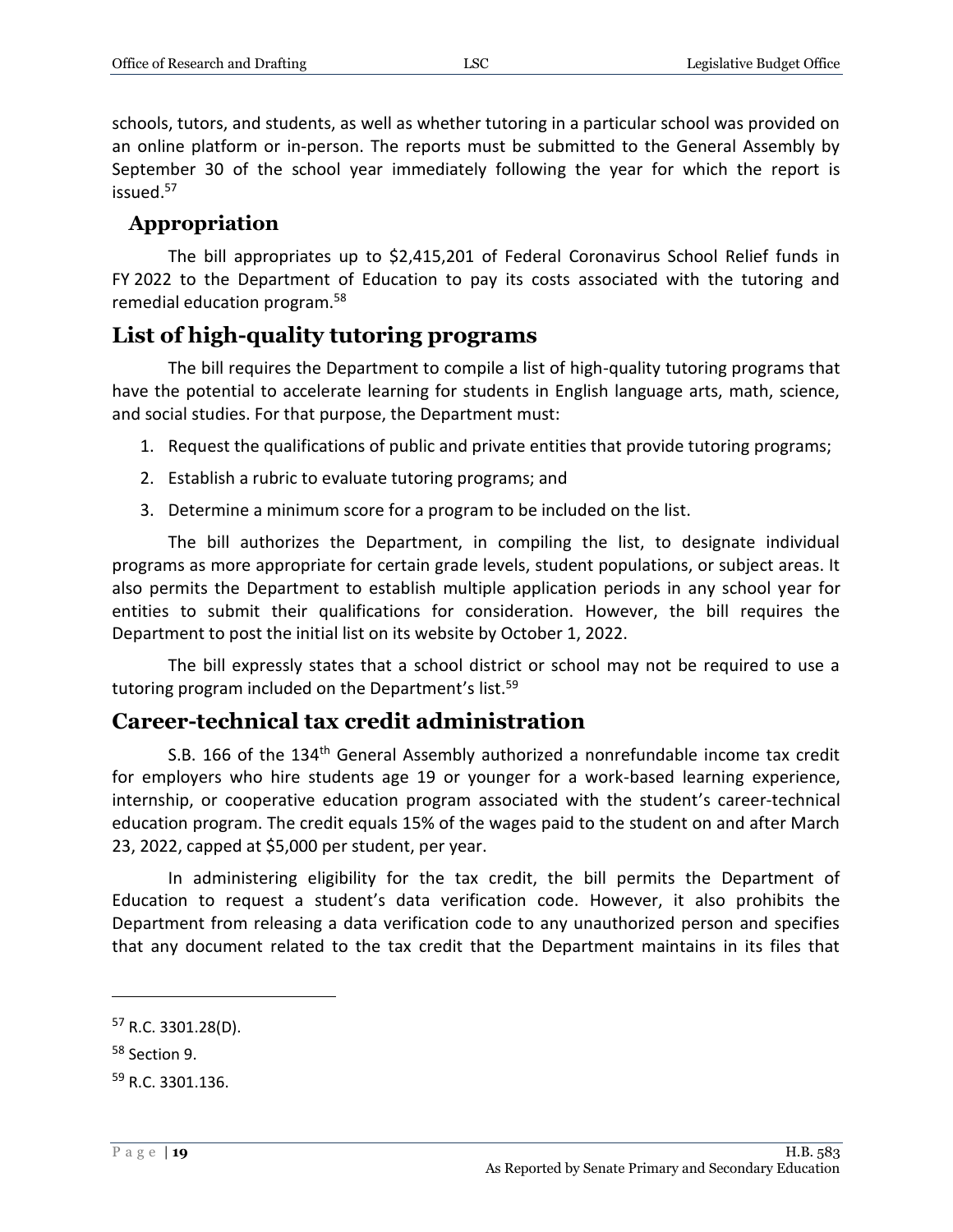contains both a student's name or other personally identifiable information is not a public record.<sup>60</sup>

# <span id="page-19-0"></span>**Dyslexia screening and intervention**

The bill delays by one year the current requirement for annual tier one dyslexia screenings of students in grades K-6 from the 2022-2023 school year to the 2023-2024 school year. However, the bill does specifically permit a district or school to administer the tier one dyslexia screening prior to the 2023-2024 school year.<sup>61</sup>

The bill also permits districts and schools to "utilize" any best practices and recommendations developed under continuing law for the guidebook by the Ohio Dyslexia Committee. On the other hand, it specifically states that a school must comply with any other provisions prescribed by statute regarding the guidebook that are not best practices and recommendations.<sup>62</sup>

The bill further specifies that the list of training opportunities that the Department of Education, in collaboration with the Ohio Dyslexia Committee, is required to maintain under continuing law must pertain to "training" rather than "courses" that fulfill the professional development requirements under continuing law regarding dyslexia.<sup>63</sup>

Finally, the bill removes "multi-sensory" from the description of structured literacy programs for screenings, and it defines "teacher" to clarify that the requirements regarding dyslexia screening and training do not apply to a teacher who provides instruction in fine arts, music, or physical education.<sup>64</sup>

#### <span id="page-19-1"></span>**Background**

H.B. 436 enacted by the 133<sup>rd</sup> General Assembly required the Department of Education to establish the Ohio Dyslexia Committee and required that the Committee develop a guidebook, prescribe the number of clock hours of dyslexia-related professional development required for teachers, and prescribed the time frame for administration of tier one screening measures. In addition, the Department was required to collaborate with the Committee in developing a list of approved courses for that professional development.

# <span id="page-19-2"></span>**Alternative resident educator licensure areas**

For five years from the first day of July following the bill's effective date, the bill prohibits the State Board of Education and the Department of Education from limiting the

<sup>60</sup> R.C. 5747.057(F).

 $61$  R.C. 3323.251(A)(1) and (2).

<sup>62</sup> R.C. 3323.251(C).

<sup>63</sup> R.C. 3319.077(B)(1).

<sup>64</sup> R.C. 3319.077(E).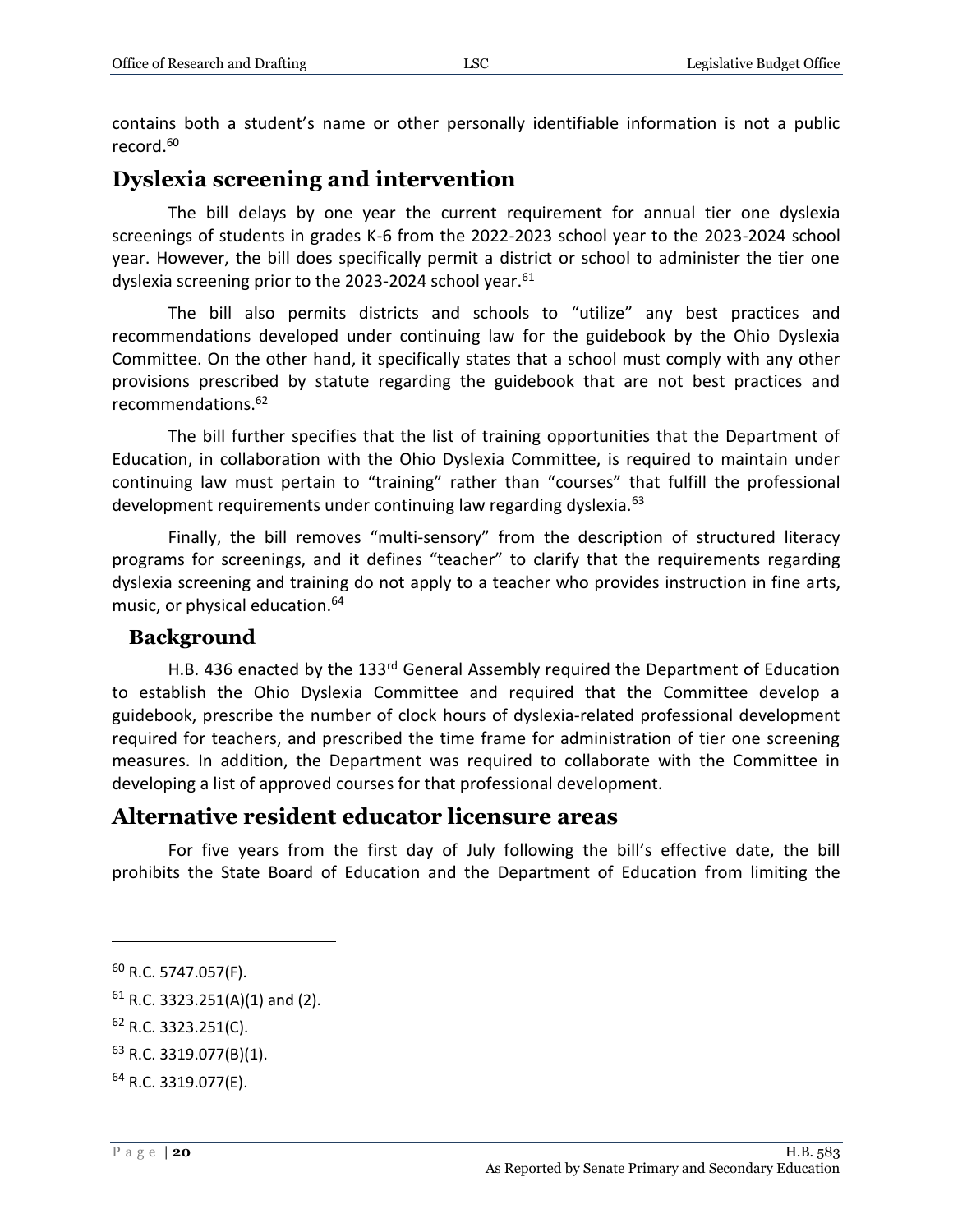subject areas in which an individual may receive an alternative resident educator license.<sup>65</sup> Current law states that the license may be issued for teaching "grades kindergarten to twelve and only within the areas named on the license consisting of a designated subject area, world language, or in the area of an intervention specialist."<sup>66</sup>

# <span id="page-20-0"></span>**Ohio School Safety Month**

The bill designates the month of October as "Ohio School Safety Month." It states that the designation is made "to increase public awareness of school safety programs and to encourage Ohioans to identify their role in keeping Ohio schools a safe place for students to learn and grow." 67

# <span id="page-20-1"></span>**Prelicensure education programs for licensed practical nurses**

The bill authorizes a prelicensure education program for licensed practical nurses (LPNs) to use as a member of its faculty any individual who holds a baccalaureate degree in nursing or will receive such a degree within 12 months of the date the program first uses the individual as a faculty member. The authorization applies until January 31, 2028. During that time, the Board of Nursing is prohibited from refusing to grant or renew approval for an education program solely on the basis that the program uses as a member of its faculty an individual described above.<sup>68</sup>

On and after February 1, 2028, the Board is no longer required to permit prelicensure education programs for LPNs to use such individuals as faculty members; however, it cannot refuse to grant approval or renew approval on that basis if the program applied for or was granted approval prior to February 1, 2028.<sup>69</sup> The bill specifies that it does not prohibit the Board from adopting rules on or after February 1, 2028, to continue to permit individuals who will receive a baccalaureate degree in nursing within 12 months to serve as faculty for LPN prelicensure education programs.<sup>70</sup>

Current law authorizes the Board to adopt rules establishing minimum standards for nursing education programs, $71$  and current administrative rules require faculty teaching a nursing course to have (1) completed an approved registered nursing education program, (2) at least two years practicing as a registered nurse, (3) a baccalaureate degree in nursing, and (4) current, valid licensure in Ohio as a registered nurse.<sup>72</sup> Thus, the bill will override these rules

 $\overline{a}$ 

- <sup>66</sup> R.C. 3319.26, not in the bill.
- <sup>67</sup> R.C. 5.2318.

 $68$  R.C. 4723.072(A) and (B)(1).

<sup>69</sup> R.C. 4723.072(B)(2).

<sup>70</sup> R.C. 4723.072(C).

 $71$  R.C. 4723.07(B).

<sup>&</sup>lt;sup>65</sup> R.C. 3319.263.

<sup>72</sup> Ohio Administrative Code 4723-5-11(A)(3).